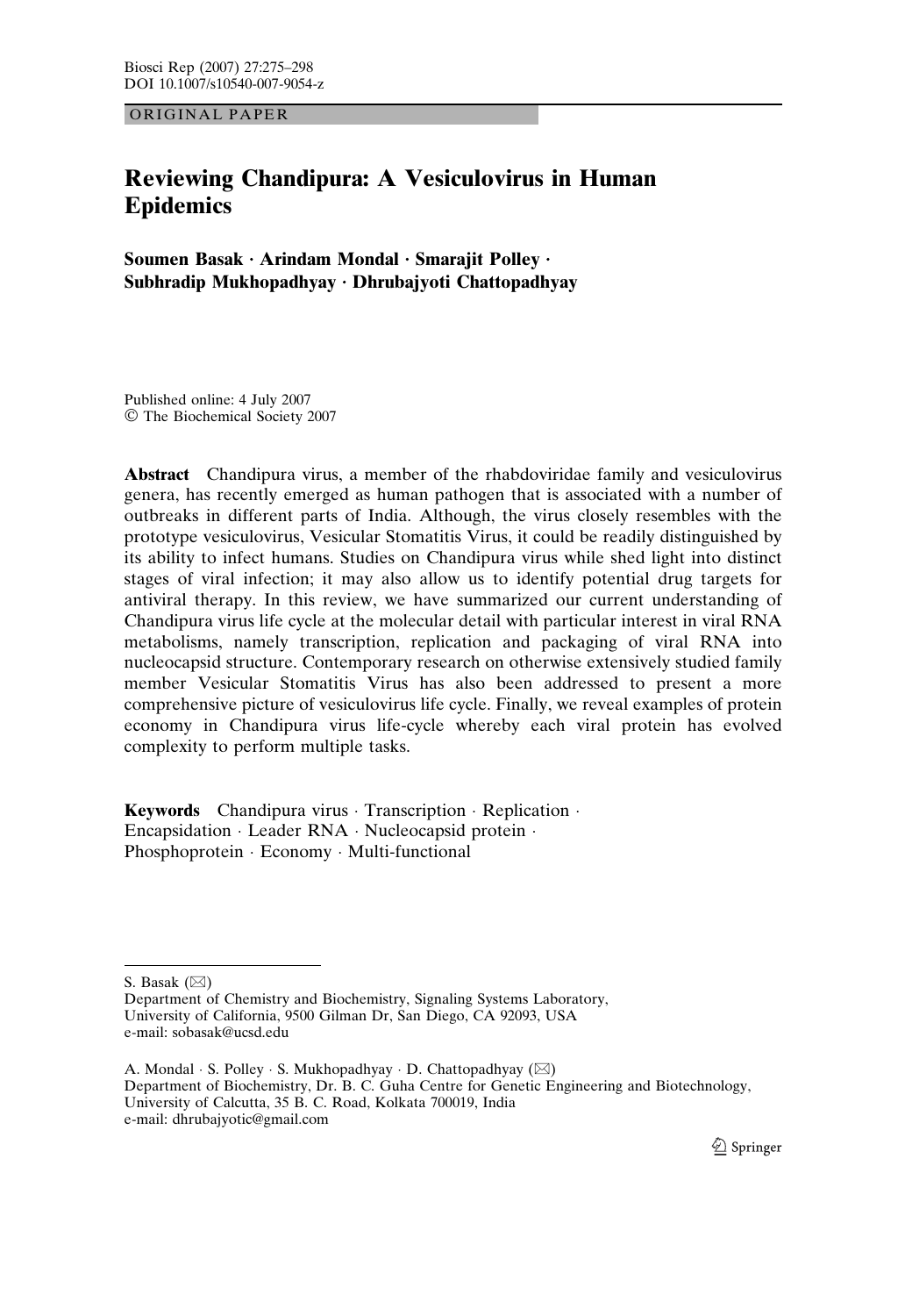#### Introduction

RNA viruses posses highest mutation rate among all known self-replicating beings (Holland et al. [1982\)](#page-21-0) that offers considerable ''long-term'' evolutionary advantages over its host, organisms with DNA genome repertoire (Elena and Sanjuan [2005\)](#page-20-0). Not surprisingly, out of ~50 new viruses that have been recognized as emergent in the past two decades, most of them are deadly RNA viruses. An outbreak of severe febrile encephalitis in Malaysia with reports of human deaths in 1998–99 was associated with Nipah virus (Chua et al. [2000\)](#page-20-0). Coronavirus associated with Severe Acute Respiratory Syndrome (SARS) posed a threat of epidemic in 2003 with rapid spread across the eastern Asia (Marra [2003\)](#page-21-0). In another recent outbreak, a deadly strain of avian flu virus H5N1 spread across the parts of three different continents from 2004 to 2006 through poultry trading as well as migratory birds (Ducatez et al. [2006](#page-20-0); Chen et al. [2005\)](#page-20-0). These occurrences indicated increased susceptibility of the modern day human civilization intimately connected within a global village towards potential viral pandemics.

Chandipura virus (CHPV) was first isolated in 1965 from a patient suffering from febrile illness in a village called Chandipura in India and was shown to have cytopathic effect on cells in the tissue culture (Bhatt and Rodrigues [1967](#page-19-0)). Later, in 1977 another virus strain was isolated from hedgehog in Ibadan, Nigeria (Clewley et al. [1977\)](#page-20-0). Although, CHPV was known to cause mild symptoms upon human infection and was also isolated from encephalopathy patient in 1980 (Rodrigues et al. [1983\)](#page-22-0), only in 2003 first evidence for its association in human epidemics was obtained when CHPV was identified from patient samples during an outbreak of acute encephalitis with high fatality rate in India (Rao et al. [2004](#page-22-0)). Subsequently, another outbreak of encephalitis associated with CHPV infection with more than 75% fatality rate was reported in the eastern state of Gujarat in India in 2004 (Chadha et al. [2005\)](#page-20-0). These occurrences indicated possible emergence of Chandipura virus as a deadly human pathogen in Indian Subcontinent.

CHPV was identified as probable causative agent associated with the epidemics based on reliable tools such as serological examination, electron microscopy and other molecular analyses. Although, high mutation rate among RNA viruses could results in evolution of deadly strains, possibilities of CHPV being a passenger or concomitant virus could not be completely ruled out from above mentioned case-studies (Potharaju and Potharaju [2006](#page-22-0)). Therefore, further investigations are required to obtain evidences that supports the principles forwarded by Koch's postulates to unequivocally establish CHPV as an emerging human pathogen (Nature Reviews Microbilogy editorial [2006;](#page-22-0) Van Ranst [2004\)](#page-23-0). Nonetheless, isolation of CHPV from sand flies earlier in 1967 (Dhanda et al. [1970\)](#page-20-0) and also during the recent epidemic (Rao et al. [2004](#page-22-0)) lead to suspect sand fly as a potential vector for this viral pathogen.

In this review, we aim to provide a general insight on Chandipura Virus life cycle and discuss our current understanding on molecular events associated with the decoding of its genetic information as well as replication of viral genome. Pathways for encapsidation of progeny genome RNA into a nuclease resistant structure have also been addressed to forward a refined model for nucleocapsid assembly. Understanding gained from the parallel studies in closely related Vesicular Stomatitis Virus (VSV) was discussed to reveal both generalized mechanisms and distinct modes associated with Chandipura virus pathogenesis.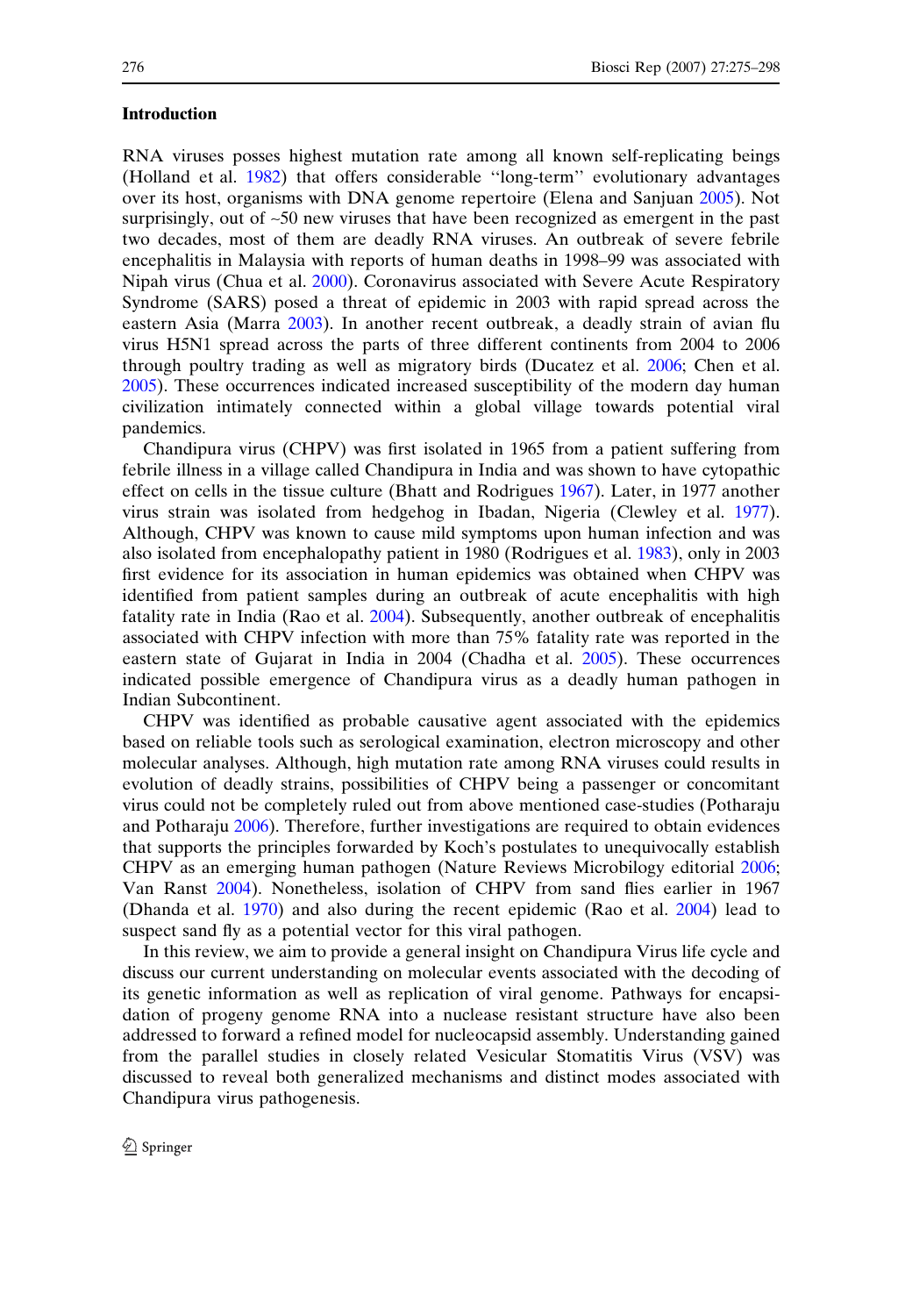#### <span id="page-2-0"></span>Chandipura Virus: A General Overview

Chandipura virus has been assigned into vesiculovirus genus and rhabdoviridae family within the virus order *mononegaviridae*. CHPV and other *mononegavirales* are characterized by non-segmented, single stranded RNA genome of anti-message sense (negative sense) (David M. Knipe [2001](#page-20-0)). Among them, rhabdoviruses received major attention due to their wide host range starting from human and other vertebrates, fish, arthopods, members of plant kingdom, and as causative agents for loss in livestocks, agricultural products and in fisheries. Viruses belonging to this family owe its name rhabdo, meaning rod-shaped in Greek, to the typical bullet shaped morphology and include human pathogens such as CHPV (Fig. 1a) or rabies. Similarities between CHPV and VSV in genetic makeup, polypeptide composition and life cycle lead to include CHPV within vesiculovirus genus (Banerjee [1987a](#page-19-0)).

# Virus Life-cycle

Vesiculovirus life cycle can be divided into discrete steps, namely, adsorption of virus particle, penetration of virus into cell, uncoating and release of core RNP into the cytosol from late endosomal vesicles, transcription of the genome by viral polymerase, translation of viral mRNA, post-translational modifications of viral proteins, replication of viral genome, assembly of progeny particles and finally budding of mature virion. Entire vesiculovirus life cycle within infected cell is cytosolic (Banerjee [1987a](#page-19-0)). Genome RNA enwrapped with Nuleocapsid protein N acts as a template for sequential transcription starting from 3¢end of the genome to synthesize short leader RNA and five monocistronic capped and poly adenylated viral mRNAs. Viral RNA dependent RNA polymerase (RdRp) is composed of Large protein L, the catalytic subunit and phosphorylated form of Phosphoprotein P that acts as a transcriptional activator. Translation of viral mRNAs results in accumulation of viral polypeptides within infected cells and set up stage for the onset of genome replication (Banerjee [1987a;](#page-19-0) Barr et al. [2002](#page-19-0)). During replication, the same polymerase switches to replicative mode to copy entire genomic template into an exact polycistronic complement that acts as replication intermediate to produce many more copies of (–) ve sense genomes upon further rounds of replication. Progeny (–) ve sense genomes are also subjected to transcription, referred to as secondary transcription. Notably, virus specific genomic analogues, and not mRNAs, always remain encapsidated by N, while, it is believed that progressive encapsidation of nascent genome RNA during its synthesis is necessary for replication and/or protecting replication product from cellular RNases (Banerjee [1987a;](#page-19-0)



Fig. 1 (a) A schematic presentation of bullet shaped Chandipura virus with glycoprotein G protruding out of the viral envelope. (b) A proposed view of Chandipura virus genome RNA encapsidated with Nucleocapsid protein. Nucleocapsid protein binds to viral RNA to enclose it in a disc like structure. This disc like structures stacks on each other to generate a helical assembly, as depicted, to form core nucleocapsid. Phosphoprotein P and Large Protein L remain associated with N-RNA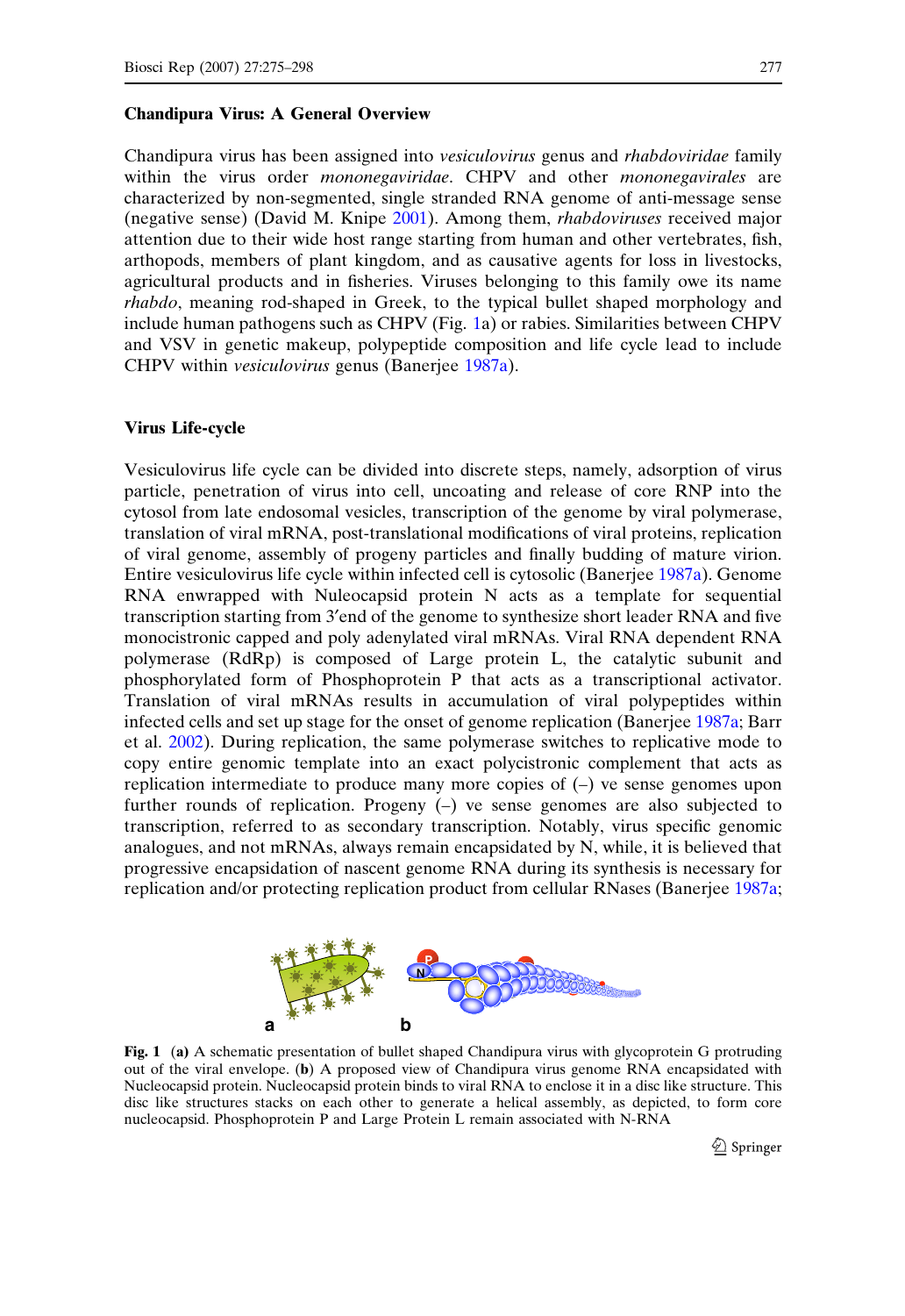Barr et al. [2002](#page-19-0)). Below, we will discuss individual components of Chandipura virus and their role in viral life cycle.

# Chandipura Virus and its Genome Organization

CHPV is surrounded by lipoprotein envelope, which encloses a helical ribonucleoparticle (RNP) with a non-segmented single strand RNA enwrapped by N. Components of viral RdRp, L and P are also packaged within the mature virion and remained associated with core nucleocapsid particle. Glycoprotein G protrudes externally from the outer membrane while Matrix protein M lies in the inner bilayer of the membrane.

CHPV genome RNA comprises of a 49 nt leader gene (l), followed by five transcriptional units coding for viral polypeptides separated by intragenic spacer regions and a short non-transcribed 46 nt trailer sequence (t) arranged in the order 3¢ l-N-P-M-G-L-t 5¢. Sequence for (+) leader RNA of CHPV was determined in 1983 (Giorgi et al. [1983\)](#page-21-0), while N and P gene was sequenced in 1987 (Masters and Banerjee [1987\)](#page-21-0). Subsequently, sequences for M and G gene along with parts of L gene was determined (Masters et al. [1989;](#page-22-0) Taylor et al. [1999](#page-23-0)). Its only recently, complete sequence for L gene of CHPV was obtained to construct a full-length genome map of this virus (Marriott [2005\)](#page-21-0). Interestingly, comparative sequence analysis proposed CHPV to be evolutionary equidistant from the new world *vesiculoviruses* VSV Indiana (VSVind) and VSV New Jersey (VSVnj) and rather closely related to the Asian vesiculovirus Isfahan (Marriott [2005\)](#page-21-0).

# Glycoprotein G

Glycoprotein, G is the sole spike protein of CHPV that enables virus absorption, assembly and budding. It also elicits antibody response thus acting as a major antigenic determinant (Neumann et al. [2002\)](#page-22-0). Studies on CHPV-G protein expressed from a cloned DNA revealed presence of a N-terminal cleavable signal peptide, two N-liked glycosylation sites at the N-terminal ectodomain, a membrane anchor domain and a cytosolic domain at the C-terminus (Masters et al. [1989](#page-22-0)). Previous studies revealed that VSV glycoprotein can exists as trimer (Zagouras and Rose [1993](#page-23-0)). It may reversibly adopt three distinct conformational states; the native state present on the virus surface and stable above pH 7 (Clague et al. [1990\)](#page-20-0), the activated state that fuses with target membrane (Durrer et al. [1995](#page-20-0)) and a fusion inactive postfusion state that is stable under low pH condition (Yao et al. [2003\)](#page-23-0). It was proposed that low pH induced conformational change in the G protein within endosome subsequent to viral entry enables membrane fusion to release core particle in two sequential steps into the host cytoplasm (Le Blanc et al. [2005](#page-21-0)).

Recently, crystal structure of the VSV-G protein ectodomain has been solved in its postfusion state to reveal classic hairpin conformations, large numbers of protonated residues stabilizing low pH state and also a novel fold combining features of class I and class II fusogenic peptides (Roche et al. [2006](#page-22-0)). In light of the prediction that other rhabdoviral glycoproteins display similar folds (Roche et al. [2006](#page-22-0)), homology modeling of G protein form Chandipura virus Nagpur strain and sequences derived from the epidemic associated strains may allow us to gain insight into viral pathogenesis. It is interesting to note that almost all of the amino acid substitutions in G protein sequences

 $\mathcal{D}$  Springer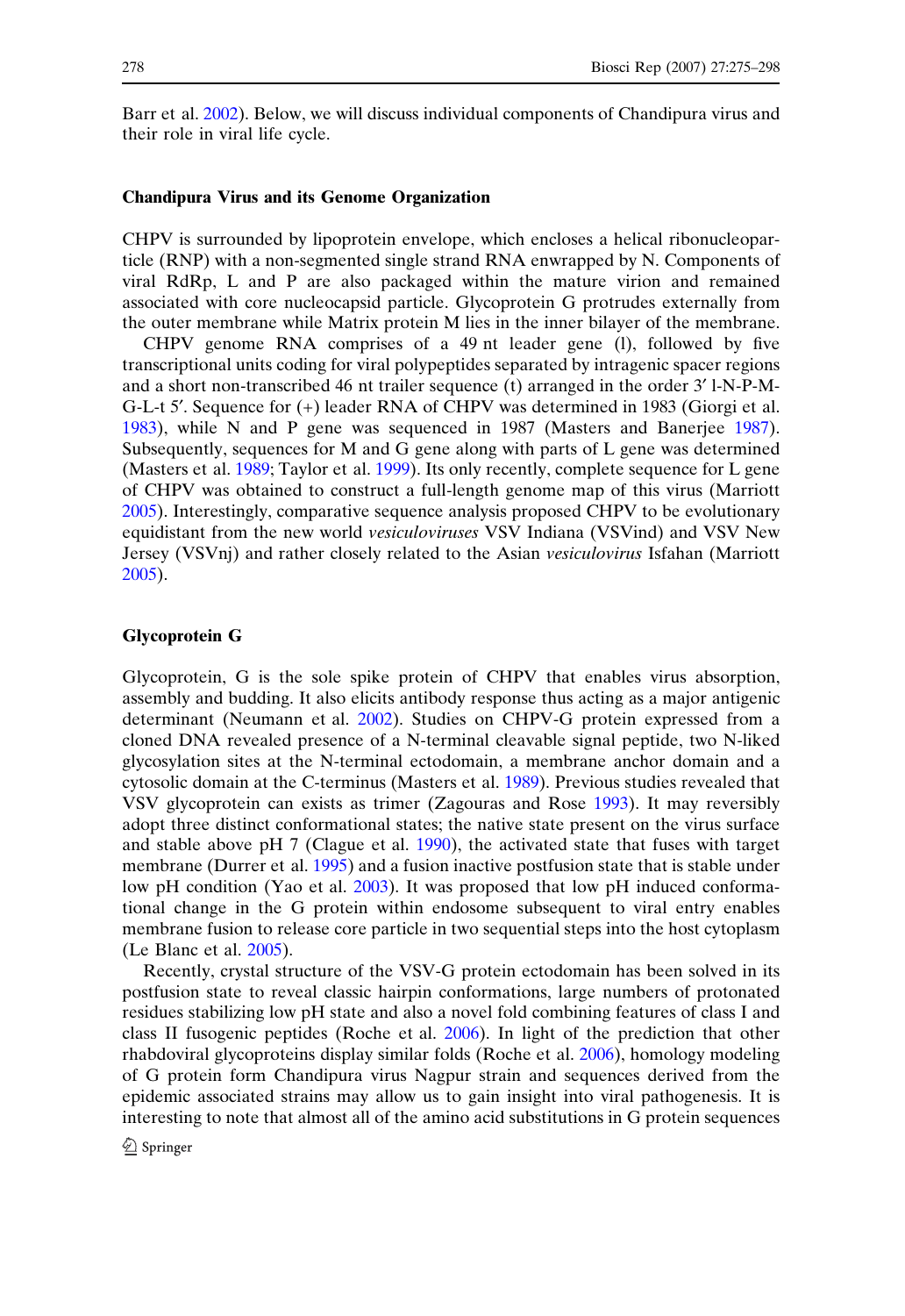of epidemic associated virus strains were observed within the ectodomain, a viral tool for host invasion (Arankalle et al. [2005\)](#page-19-0).

#### Matrix protein M

The matrix protein, M lies in the inner surface of the virion to tether core nucleocapsid to the membrane. Highly basic N-terminal domain, with eight lysine residues, enables membrane binding (Ogden et al. [1986\)](#page-22-0) and is separated from the rest of the polypeptide by a triple proline sequence (Rose and Gallione [1981](#page-22-0)). Crystal structure of VSV-M protein revealed contributions from additional domain in membrane association and presence of a flexible link conserved among mononegavirales that provide proper alignment to the membrane binding domain (Gaudier et al. [2002](#page-21-0)). M protein also interacts with and recruits mature nucleocapsid particles to the membrane during viral assembly and budding. Moreover, M protein was shown to inhibit viral transcription presumably by inducing a higher order condensed conformation of the RNP (De et al. [1982\)](#page-20-0).

Research in the last few years, however, recognized Matrix protein as a deadly weapon in rhabdoviral arsenal that perhaps alone may account for the observed cytotoxicity in virus infected cells (Licata and Harty [2003](#page-21-0)). VSV-M was shown to shut off host transcription by RNA polymerase I and II (Ahmed and Lyles [1998](#page-19-0)). It was capable of inhibiting nuclear export of host mRNA and snRNA (Petersen et al. [2001](#page-22-0)) by targeting nucleoporin Nup98 present at the nuclear rim (von Kobbe et al. [2000](#page-23-0)). M protein mediated inhibition of host gene expression constitute for an example of viral mechanism to suppress cellular interferon response (Enninga et al. [2002\)](#page-20-0). Marriot and co-workers cloned Chandipura virus Matrix protein gene in 1999 to subsequently show its detrimental effect on transcription from cytomegalovirus immediate early promoter in vivo (Taylor et al. [1999\)](#page-23-0). Despite only 28% amino acid sequence identity with VSV, CHPV-M also preserved the ability to inhibit host nucleo-cytoplasmic transport (Petersen et al. [2001\)](#page-22-0). Recently, another full-length clone of CHPV-M was independently constructed by D.J. Chattopadhyay and his co-workers and functional characterizations are underway. Additional works on CHPV-M protein are required to completely understand multiple levels of intervention within the cellular signaling network by human rhabdoviruses.

#### Ribonucleoprotein (RNP) Particle

Ribonucleoprotein particle is composed of core nucleocapsid and associated viral RdRp subunits. RNP itself is infectious as it contains all the enzymatic activity necessary for RNA synthesis and could produce progeny virus particles when artificially introduced within cell (Thornton et al. [1983](#page-23-0)).

#### Nucleocapsid Assembly and Maturation

Core nucleocapsid of Chandipura virus is composed of 11,119 nt long genome RNA (Marriott [2005](#page-21-0)) tightly enwrapped by  $\sim$ 1,200 molecules of N with requirement of one N molecule for 9 nt (Thomas et al. [1985](#page-23-0)). While, encapsidated RNA enjoys protection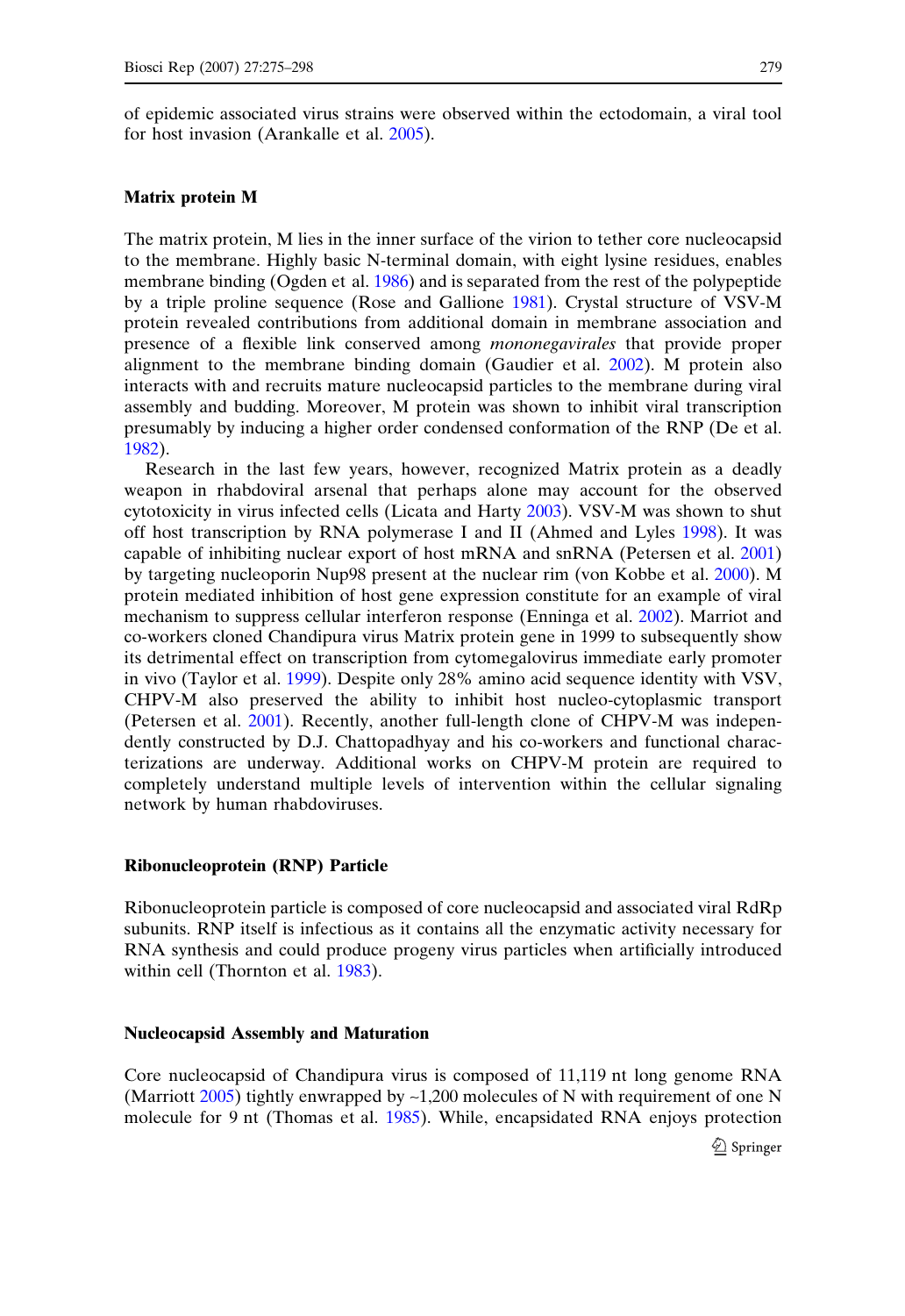from cellular RNase, viral RdRp does not recognize genome RNA as template unless presented in an enwrapped conformation (Banerjee [1987a](#page-19-0), [b;](#page-19-0) Thomas et al. [1985\)](#page-23-0). Structure of viral RNA inside intact nucleocapsid was examined by Iseni et al. using a combination of chemical probes (Iseni et al. [2000](#page-21-0)) to reveal that the ribonucleotide bases are in general available for chemical modifications in VSV nucleocapsid, while the phosphate groups present in RNA backbone are not. They also observed that bases present in certain region of the enacpsidated genome RNA are less reactive independent of the associated P or L protein. These observations, along with previous studies (Keene et al. [1981](#page-21-0)), suggested that N primarily interacts with phosphate backbone to enwrap genome RNA and present sequestered RNA in a specialized conformation.

Ming Luo and his colleagues have recently reported that bacterial co-expression of N and P protein resulted in a complex with 10 molecules of N, 5 molecules of P and a ~90 nt long RNA of bacterial origin. A low salt treatment readily dissociated P to obtain a decamer N complex associated with RNA. Electron micrograph of decamer N revealed a disk-like appearance (Green et al. [2000\)](#page-21-0) with disk size simlar to one turn of helix in viral nucleocapsid particle (Thomas et al. [1985\)](#page-23-0). Single particle electron microscopy revealed that RNA molecule is closely associated with inner surface near the top end of such highly symmetrical disc (Chen et al. [2004](#page-20-0)). Accordingly, it was proposed that this disc-like particle assembles into a helical structure by stacking on each other to form viral nucleocapsid (Fig. [1](#page-2-0)b). Finally, crystal structure of these N discs associated with RNA was solved (Green et al. [2006](#page-21-0)) to reveal that the RNA is tightly bound in a cavity at the interface between two lobes of the N protomer, with nine nucleotides of RNA associated with each N polypeptide. RNA binding cavity within N molecule was considerably positively charged. Residues that are involved in direct association with phosphates of RNA are spread across the N protein. Out of six residues that contact phosphates, four are conserved among different rhabdoviruses, implying a similar mode of RNA binding. Tyr 21, which apparently stacks against nucleotide 1 of the bound RNA, is substituted in CHPV-N by phenylalanine, another aromatic amino acid. An extensive network of interactions between neighboring N molecules was also revealed with each N monomer contact with three other N monomers. A hinge region between two lobes of N protomer was proposed to provide necessary flexibility such that RNP can adopt alternative conformations at different stages of maturation.

Unlike Tobacco Mosaic Virus, vesiculovirus N protein is not completely dissociated from viral RNA during RNA synthesis. How could viral polymerase possibly read sequences during transcription while genome RNA is enwrapped by N? Based on chemical probing experiments it was suggested that bases are available on the surface of the nucleocapsid for polymerase recognition (Iseni et al. [2000\)](#page-21-0). However, crystal structure of the nucleocapsid-like particles revealed that out of 9 nt associated with each N monomer, bases in position 5, 7 and 8 are completely shielded by N thus conceivably prevented from forming RNA duplex during transcription (Green et al. [2006\)](#page-21-0). Therefore, it was postulated that viral RNA is temporarily dissociated from N protein within the active polymerase complex during transcription, a possibility also suggested by Banerjee ([1987a](#page-19-0), [b](#page-19-0)). Reports of similar structure for rabies virus nucleoprotein-RNA complex (Albertini et al. [2006](#page-19-0)) and identification of disc-like appearances for CHPV-N (Majumdar et al. [2004](#page-21-0)) allowed us to built up a conceptual framework towards understanding conserved pathways for rhabdoviral nucleocapsid assembly (discussed later). Nonetheless, nucleocapsids are subjected to further state transitions, presumably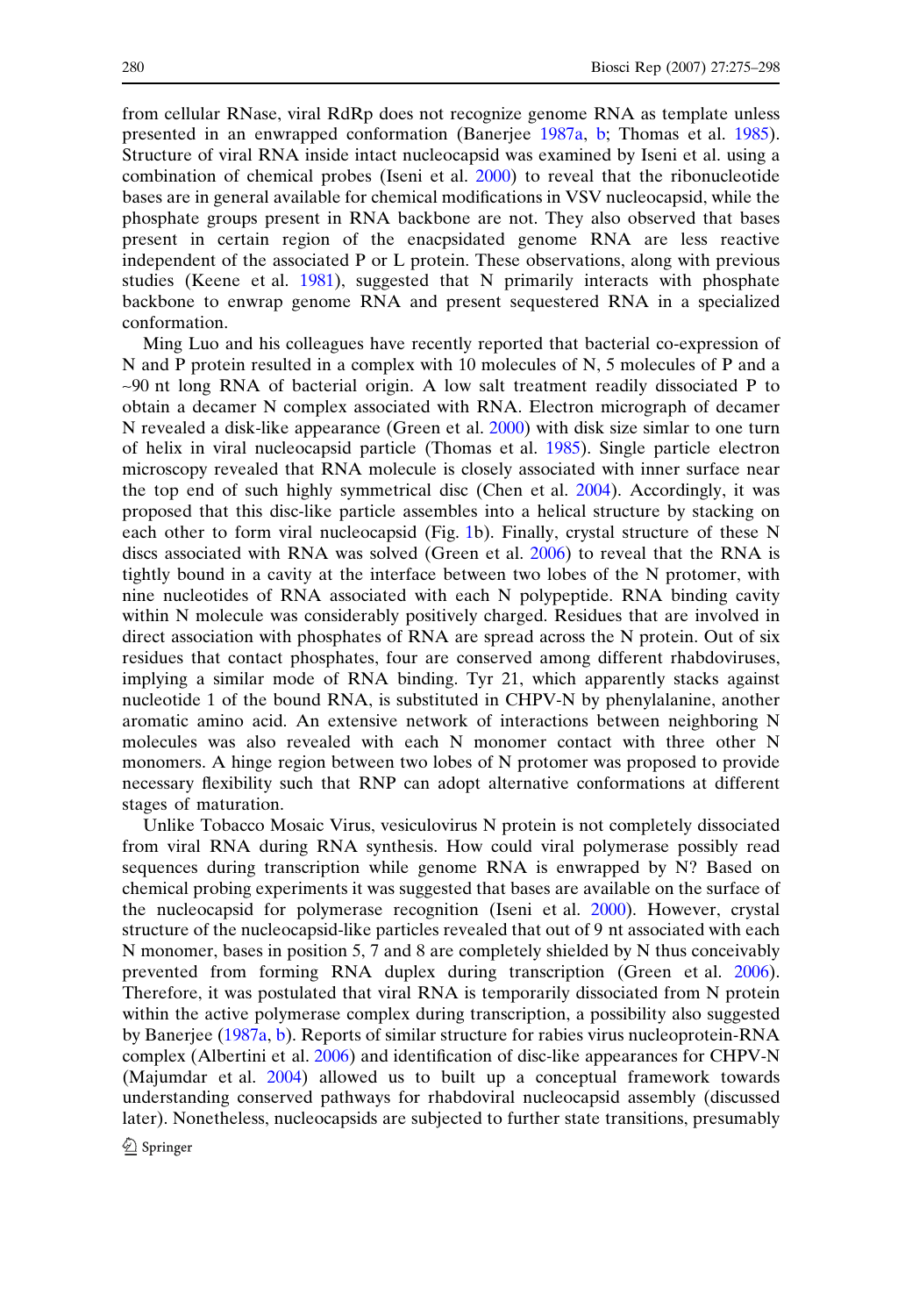<span id="page-6-0"></span>

**Unrelated RNA**

Fig. 2 A Schematic depiction of specific yet processive encapsidation of Chandipura virus genome RNA by Nucleocapsid protein N. The picture describes self-assembly of N protein monomer into oligomer that binds to leader RNA or unrelated RNA. Dissociating detergents such as deoxycholate disrupts those oligomer into monomer units and also prevents further oligomerisation. Phosphoprotein P associates with N to keep N protein in a monomer form. This monomer N is able to recognize specific sequence present on leader chain in the nucleation step (I) and is recruited to the viral RNA with concomitant release of P. Subsequently, additional N molecules associates with RNA bound N monomers in the elongation phase (II). N polymerization mediates a conformational change, thus, generates broad specificity within RNA binding interface of N protein and allows for progressive encapsidation to enclose RNA into a helical conformation. This model posit important role of N polymerization on its RNA binding specificity and encapsidation. A proposed stem-loop structural element within leader sequence has also been depicted

involving M protein, from an undulating ribbon to tightly coiled helix before packaging within mature virus (Thomas et al. [1985](#page-23-0)).

# Chandipura Virus N protein and Encapsidation

Chandipura virus N gene was sequenced almost two decades ago to reveal  $~50\%$ sequence homology to N protein of VSVind or VSVnj serotypes (Masters and Banerjee [1987\)](#page-21-0). However, it is only recently a full-length clone of N, its recombinant expression, biochemical and biophysical characterizations has been reported (Majumder et al. [2001\)](#page-21-0). CHPV-N gene codes for a 422 amino acid polypeptide with no reports for any significant post-translational modifications. Comparison of rhabdovirus and paramyxovirus N proteins revealed a region with significant identity at the center of the polypeptide (Masters and Banerjee [1987](#page-21-0)) that has been implicated for N–N association (Banerjee [1987a](#page-19-0)). Recent crystallographic data on VSV-N protein indicated that this central region forms constituents of both N- and C-terminal lobe and thus probably instrumental in maintaining overall architecture of the protein (Green and Luo [2006](#page-21-0)).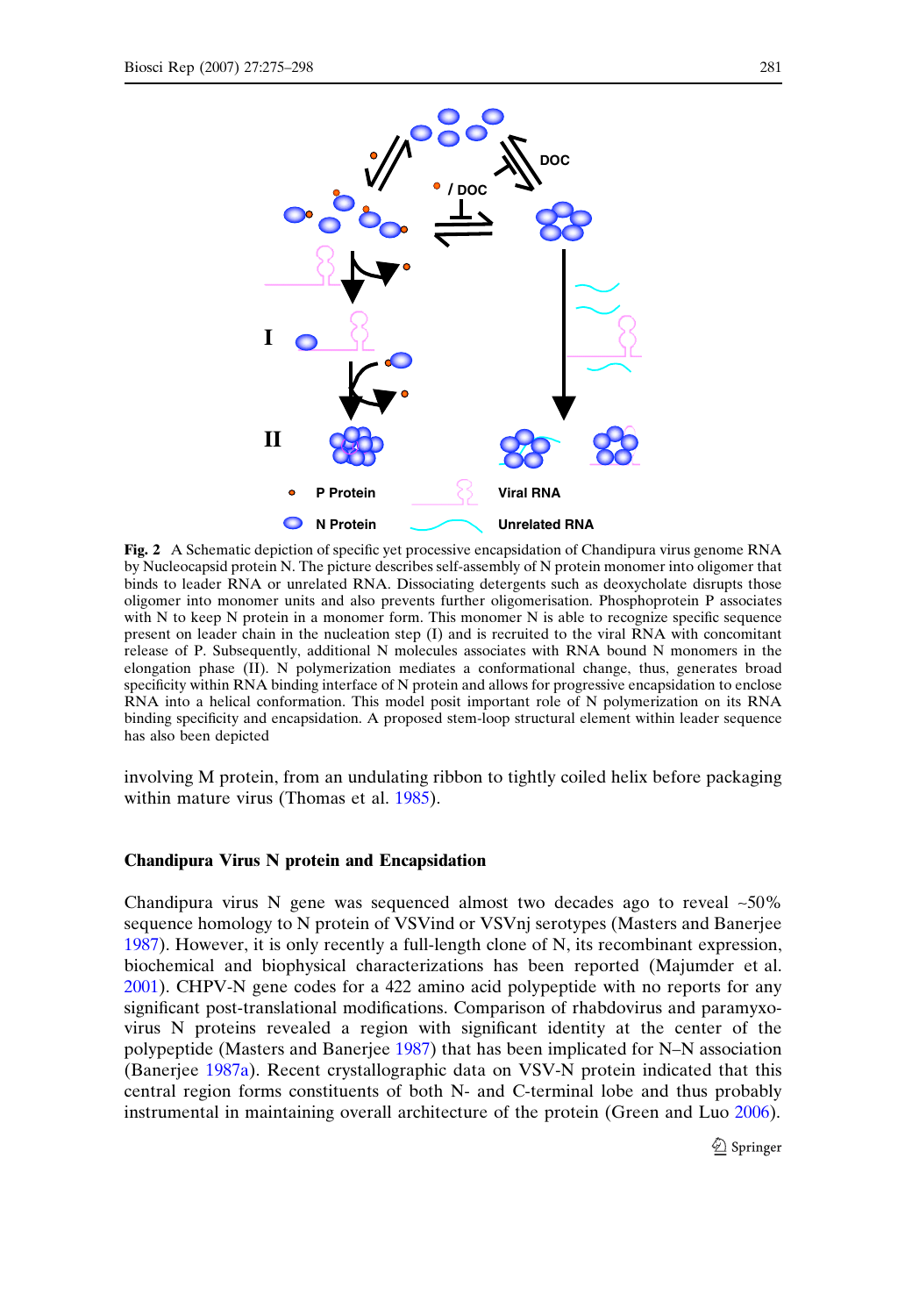The major biological property of N is to bind with nascent leader RNA to initiate encapsidation of replication product concurrent to synthesis (Blumberg et al. [1983,](#page-19-0) Wertz [1983;](#page-23-0) Patton et al. [1984;](#page-22-0) Banerjee [1987a\)](#page-19-0). However, aggregation prone nature of N poses a major obstacle towards biochemical characterizations. Encapsidation competent N synthesized in a cell-free system was not sufficient for extensive structure-function analysis (Patton et al. [1983](#page-22-0)). Native viral protein obtained after dissociating from RNA (Blumberg et al. [1984](#page-19-0)) or recombinant protein obtained by over-expressing within eukaryotic cellular milieu (Sprague et al. [1983](#page-23-0)) forms aggregates. Bacterially over-expressed protein, recovered by denaturation/ refolding, required high salt to prevent precipitation, therefore, compromising the scope for wide biochemical applications (Das and Banerjee [1993](#page-20-0)). However, its was observed that Phosphoprotein P, through, its C-terminus interacts (Takacs et al. [1993\)](#page-23-0) and keeps N in a soluble form (Howard and Wertz [1989;](#page-21-0) Green et al. [2000;](#page-21-0) Gupta and Banerjee [1997\)](#page-21-0). Accordingly, N-P complexes of various molar ratios was observed within infected cells (Masters and Banerjee [1988b](#page-21-0); La Ferla and Peluso [1989](#page-21-0)). Gupta et al. successfully co-expressed N and P protein from two independent transcriptional units within bacteria to obtain soluble N–P complex (Gupta and Banerjee [1997](#page-21-0)). Their expression condition resulted in formation of large set of aggregates, which was prevented by co-expression of N and P from a single polycistronic unit that apparently maintained precise molar ratio of N and P protein to enable nucleocapsid-like particles formation (Green et al. [2000](#page-21-0)).

However, Basak et al. were able to express a soluble form of CHPV-N protein in bacteria circumventing the need for co-expressed P (Majumder et al. [2001\)](#page-21-0). Transmission electron microscopy of homogenously purified CHPV-N removed from detergent revealed similar disc-like appearances (Majumdar et al. [2004](#page-21-0)) as obtained for VSV N–P complex. Subsequent studies revealed a role for osmolytes in preventing further aggregation of this oligomer N (Majumder et al. [2001\)](#page-21-0). P was identified as a N specific chaperone that prevented N aggregation in vitro and in vivo independent of its phosphorylation status (Majumdar et al. [2004](#page-21-0)). One important difference between N preparations described for CHPV and those reported by Green et al. was the absence of detectable amount of bacterial RNA in CHPV-N (Majumdar et al. [2004;](#page-21-0) Bhattacharya et al. [2006](#page-19-0)). Rather, purified CHPV-N was shown to interact with RNA of viral or nonviral origin in vitro (Majumdar et al. [2004;](#page-21-0) Bhattacharya et al. [2006](#page-19-0); Majumder et al. [2001\)](#page-21-0), substantiating the conclusion that N preparation was not saturated for RNA binding. Considering a high degree of sequence homology, these apparent contradictions were striking and may arise from high salt purification protocol used to obtain CHPV-N, which could potentially dissociate bound RNA (Bhattacharya et al. [2006;](#page-19-0) Majumder et al. [2001](#page-21-0)). However, it seems possible that N rapidly polymerizes as soon as it is synthesized thus were unable to enclose RNA into the disc like structures, when expressed alone in bacteria (Bhattacharya et al. [2006](#page-19-0); Majumdar et al. [2004\)](#page-21-0). Whereas, co-expressed P prevented such self-assembly and allows for defined polymerization of N protein on RNA chain. Based on their study in VSV, Green et al. ([2000\)](#page-21-0) predicted a transient yet indispensable role for P in appropriate assembly of N into a nucleocapsidlike particles, whereas, absence of P would result in an aggregated N that is incapable of RNA binding. Therefore, studies on CHPV suggest existence of additional possible mechanisms for rhabdoviral N protein assembly in a P independent manner (Majumdar et al. [2004\)](#page-21-0).

Although, N protein displays broad sequence specificity that is consistent to the observed mode of RNA binding in crystal structure, proper initiation of the  $\bigcirc$  Springer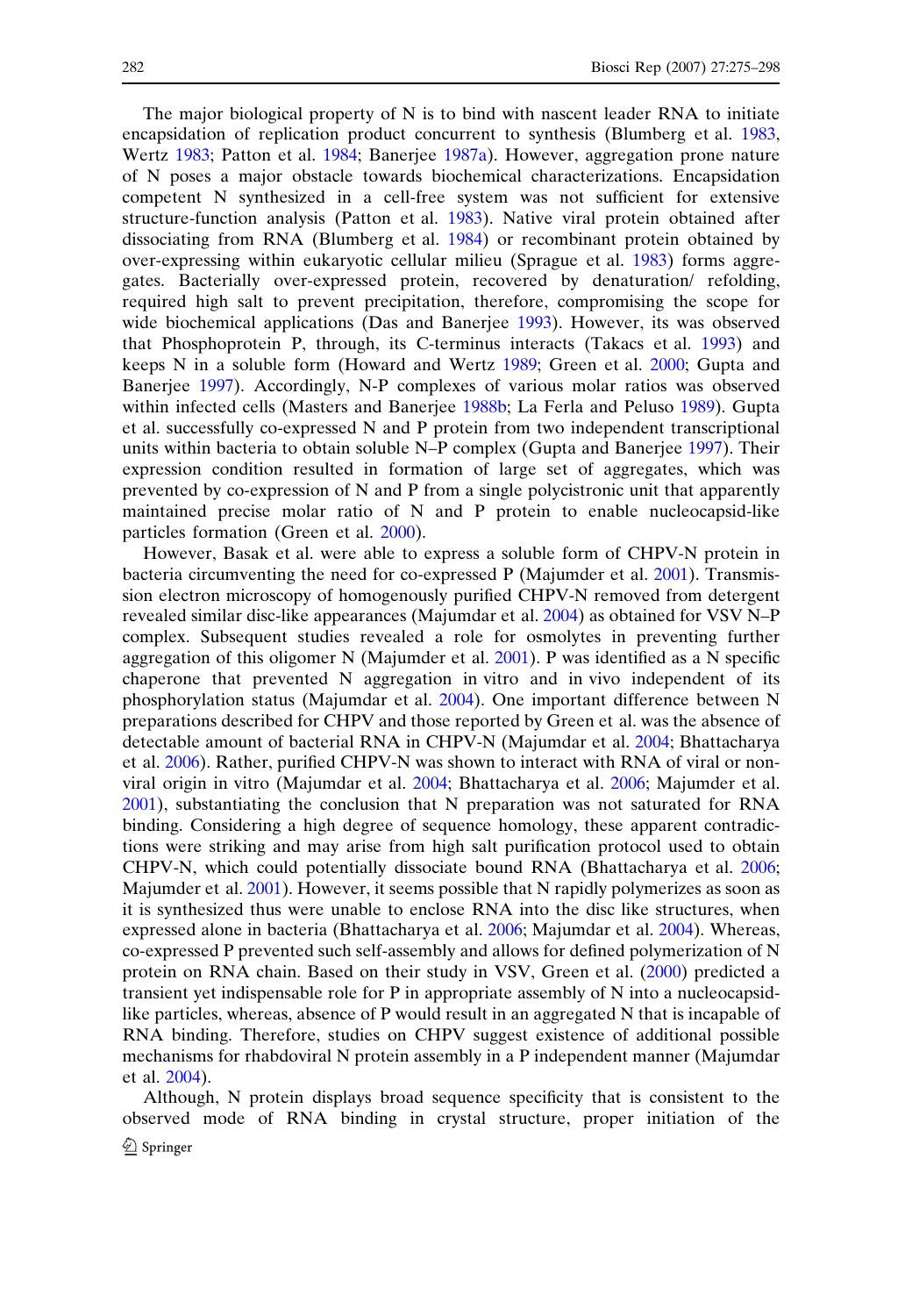encapsidation requires specific recognition of the sequence elements present at the genome termini (Blumberg et al. [1981,](#page-19-0) [1983](#page-19-0); Pattnaik et al. [1995\)](#page-22-0). How does N maintain a dual status, i.e. its ability to recognize specific sequence on nascent RNA (nucleation) and still progressively encapsidate RNA of diverse sequences (elongation)? While, VSV-N crystal structure provided insight into the molecular interactions present within mature nucleocapsid, recent studies on CHPV-N described a dynamic model for N-

mediated nulcleocapsid assembly (Bhattacharya et al. [2006](#page-19-0)). In their experiment, Bhattacharya et al. used a dissociating detergent deoxycholate to disrupt oligomeric disc structure of bacterially expressed N protein to obtain monomer N. Furthermore, they removed the detergent from N preparation in presence of Phosphoprotein to reveal that P prevents re-assembly of N into oligomer and maintain it in a monomer form, in vitro. Subsequently, they compared RNA binding specificities of monomer N and its oligomeric counterpart. These course of studies strikingly revealed that monomer N could recognize specific sequence present within the first 21 nucleotides of (+) leader RNA whereas oligomer N shows a compromised RNA binding specificity. Finally, viral minigenome length RNA sequestered N from its P bound monomer form to initiate appropriate encapsidation into a nuclease resistant structures.

Based on this analysis and new insights gained from structural studies, we propose a two-step model for encapsidation that requires monomer N as a building block (Fig. [2](#page-6-0)). In the nucleation step, monomer N that poses an intrinsic RNA binding specificity recognizes viral sequences on nascent leader RNA to initiate nucleocapsid assembly. Subsequent N–N association during elongation phase results in subtle conformational change to allow for compromised binding specificity so that newly polymerized N on RNA molecule can bind to heterogenous sequences. While, a fast reversible interaction between N and P protein ensures supply of additional N monomers, N–N as well as N-RNA association, traps N from N–P complex within encapsidation complex during elongation. In this proposal, P modulates oligomeric status of N protein to allow for appropriate encapsidation of viral RNA.

This mechanistic model was able to provide explanation for many of the published reports. Previous studies with VSV-defective interfering (DI) particle revealed that the 5'terminal 36 nucleotides and 3'terminal 51 nucleotides of the genome are sufficient for replication, encapsidation and budding (Pattnaik et al. [1995\)](#page-22-0). In vitro assembly assay with synthetic nucleocapsid identified the first 19 nt from the 5 $\degree$ end of the  $(+)$  sense RNA as necessary component for encapsidation (Moyer et al. [1991\)](#page-22-0). Moreover, a heterologous sequence when fused downstream to the first 19 nt sequence from viral RNA, supported encapsidation, thus confirming a compromised specificity in the ensuing encapsidation process (Moyer et al. [1991\)](#page-22-0). Also, a large network of N–N interactions was shown to stabilize nucleocapsid assembly, therefore, consistent to the need for association between N proteins in enduring encapsidation. N protein expressed in bacteria or in mammalian cell in absence of P assembles into aggregate (Das and Banerjee [1993](#page-20-0); Majumdar et al. [2004\)](#page-21-0). This oligomeric N was shown to form RNase resistant complexes with leader RNA (Blumberg et al. [1983\)](#page-19-0), but was unable to encapsidate longer VSV RNA in vitro (Moyer et al. [1991](#page-22-0)). Oligomeric N of CHPV once formed was only able to loosely associate with RNA instead of forming true encapsidation complex (Bhattacharya et al. [2006\)](#page-19-0). Finally, complex formation with P was proposed to suppress non-specific RNA binding ability of N, therefore, channel N protein towards viral specific sequences within infected cells (Masters and Banerjee [1988a](#page-21-0)). Our current model, consistent to this observation, proposes that N protein maintained in monomer form through its association with P would exhibit such RNA binding specificity.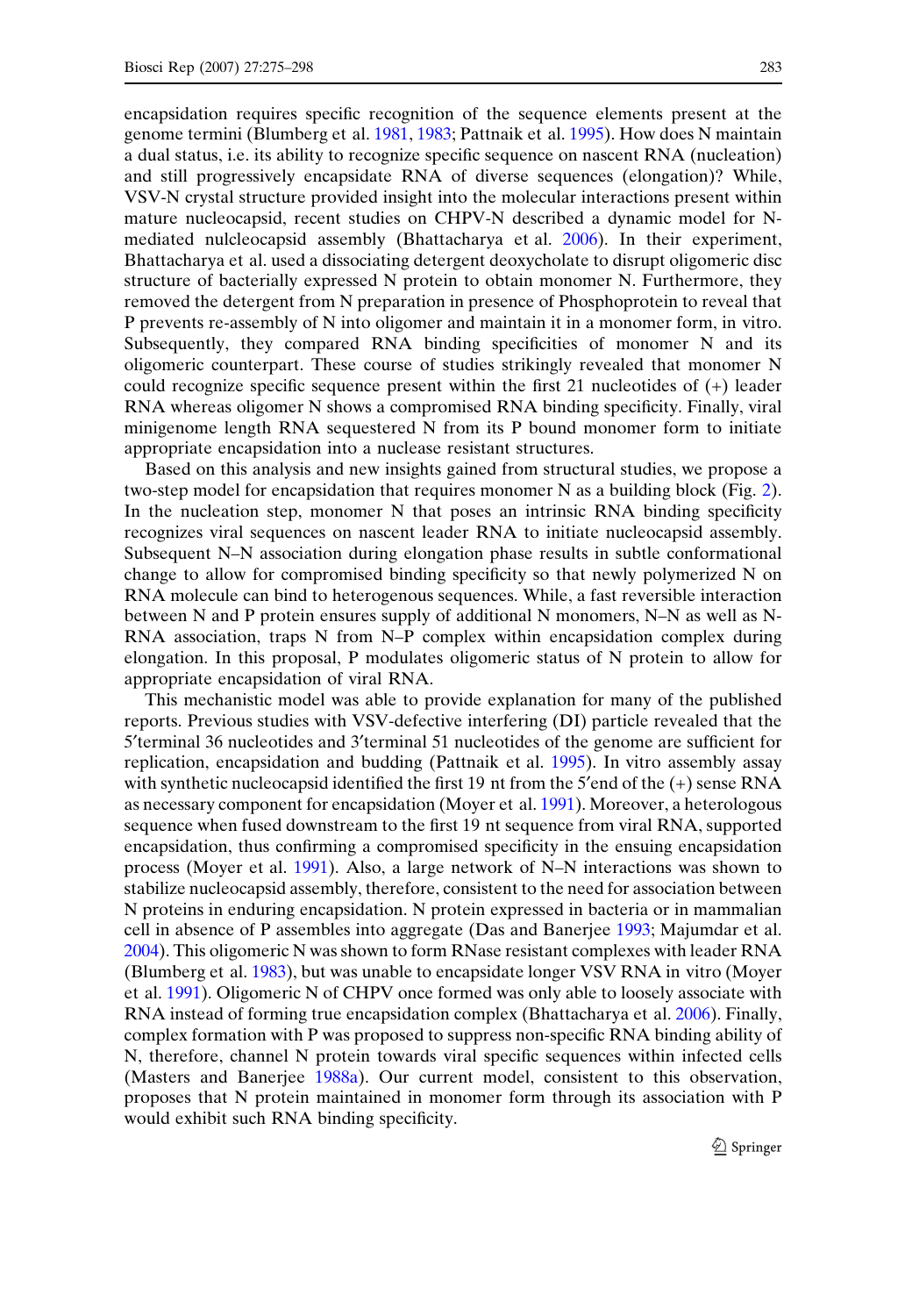However, disc-like structures obtained by co-expressing VSV N and P protein was non-specifically bound to RNA (Green et al. [2000,](#page-21-0) [2006](#page-21-0)). These results were in apparent contrast to a proposed function of P to prevent non-specific RNA binding (Masters and Banerjee [1988a\)](#page-21-0) and also to the observed RNA binding specificity of CHPV N-P complex (Bhattacharya et al. [2006\)](#page-19-0). VSV expression system allowed N to form 2:1 complex with P and therefore it appears that stoichiometry of N–P complex plays a critical role in RNA binding specificity. Such suboptimal level of P would result in a trimeric assembly with two N molecules and one P protein, while, N–N association within those complexes may allow for non-specific RNA binding. However, N–P complex with one monomer from each protein provides RNA recognition specificity of N. It is interesting to note that a 1:1 molar complex between N and P protein was proposed to be most efficient in supporting viral replication (Peluso [1988](#page-22-0); La Ferla and Peluso [1989\)](#page-21-0).

Nonetheless, above studies established a requirement for stoichiometric amount of P, independent of its role in transcription, to prevent both oligomerisation and aggregation of N and to ensure supply of soluble encapsidation competent N. However, based on current proposal, in would be necessary to elucidate monomer N protein structure to understand its RNA binding specificity in Chandipura virus system. Proposed conformation alterations due to N–N association also need to be investigated. As N protein lacks any well-characterized RNA binding motifs; most striking aspect of this proposal is an intrinsic RNA binding specificity that is hardwired within N molecule. If true, this may allow for development of small molecule inhibitors of nucleation as potential antiviral agents. Further mutagenic analysis on N protein to dissect oligomerisation, P binding and RNA binding will shed light on Chandipura virus nucleocapsid assembly pathways. Nonetheless, encapsdiation process exemplifies coordinated operation of multiple viral components to perform single function, viz genome packaging.

## Leader RNA and Trailer Sequence

Leader gene positioned at the extreme 3'end of the genome is one of the first to be transcribed and codes for 49 nt-untranslated, uncapped and non-polyadenylated leader RNA of (+) polarity. VSV leader RNA was recovered from virus-infected cells in a nucleocapsid-like structure (Blumberg and Kolakofsky [1981](#page-19-0)) and was postulated to be an abortive replication product and not synthesized during transcription (Barr et al. [2002,](#page-19-0) Whelan and Wertz [2002\)](#page-23-0). However, as discussed later, post-synthesis encapsdiation of leader transcript appears to be possible within virus-infected cells. In this regard, it would be important to investigate temporal profile for synthesis of leader RNA within CHPV infected cells to ensure it to be an immediate early viral transcript.

Precise physiological function of l-RNA has remained unclear. Although, it was proposed to localize into the nucleus (Kurilla et al. [1982\)](#page-21-0) and interferes with host DNAdependent RNA synthesis (McGowan et al. [1982](#page-22-0)). VSV leader RNA was shown to interact with components of hnRNP U in the nucleus which may explain its inhibitory function on host mRNA synthesis (Gupta et al. [1998\)](#page-21-0). VSV l-RNA was also shown to binds with La, a protein that modulate RNA polymerase III transcription (Kurilla and Keene [1983\)](#page-21-0). Studies on Rinderpest virus, a paramyxovirus, not only identified similar interaction between leader RNA and La protein but also revealed a possible role for La in the cytoplasm in modulating viral RNA synthesis by its ability to bind nascent l-RNA (Raha et al. [2004b\)](#page-22-0).

 $\bigcirc$  Springer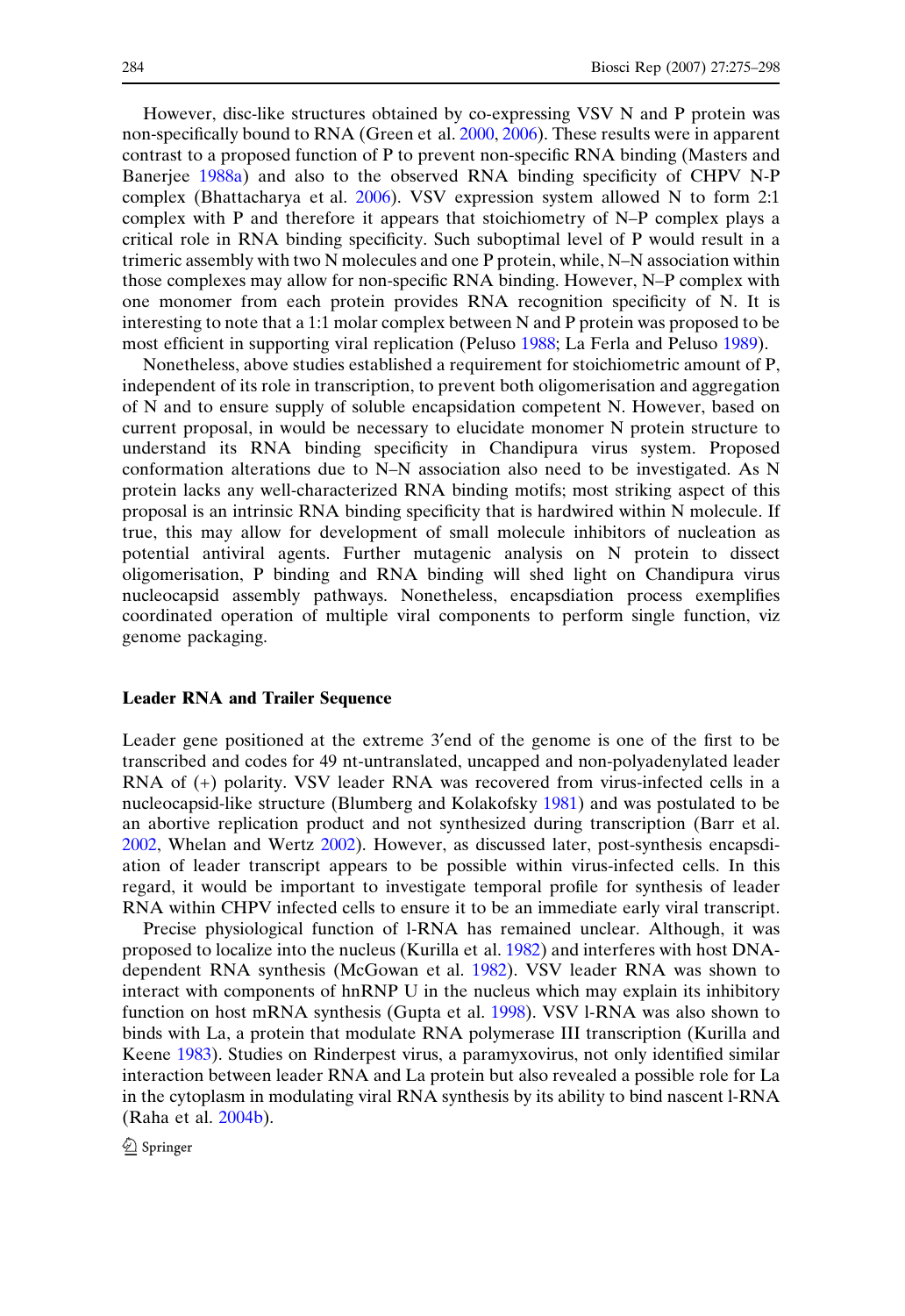Most important function of leader sequence, however, is to provide specific nucleation signal for initiation of N-mediated encapsidation of genomic analogues. Critical sequence elements on leader chain for N binding was identified to reside at the genome termini (Pattnaik et al. [1995\)](#page-22-0) and apparently first 21 nucleotide of l-RNA was sufficient for nucleocapsid assembly (Li and Pattnaik [1999\)](#page-21-0). In vitro studies with CHPV-N revealed that first half of the leader RNA  $(1–20)$  was sufficient for specific encapsidation complex formation (Bhattacharya et al. [2006\)](#page-19-0). Comparison of the sequences revealed that only two nucleotides, 8th and 19th residue from 5'end of the anti-genome RNA, within the first half of the leader gene differ among VSVind, VSVnj or CHPV. Whereas second half of the leader gene showed considerable sequence diversity (Marriott [2005](#page-21-0)). Consistently, the second half of the l-RNA of CHPV was shown dispensable for specific encapsidation in vitro (Bhattacharya et al. [2006](#page-19-0)). However, recent studies revealed potential for presence of a structural element within second half of the CHPV leader RNA that may regulate viral replication (Basak et al. [2003\)](#page-19-0). Nonetheless, trailer sequence present at the 5¢end of the viral genome, specially extreme 20 nt, shows extensive sequence complementarities with leader region thus strongly supports proposed copy back mechanism in generating DI particles (Nichol and Holland [1987\)](#page-22-0).

## Promoter and Terminator Elements

Efforts by several groups led to identify cis-acting signals embedded within vesiculovirus genome that modulate transcription or mRNA modifications. In vitro reconstituted synthetic nucleocapsid analogues indicated that first 15 nt at the 3¢end of the genome plays an essential role in modulating polymerase entry to the template (Smallwood and Moyer [1993\)](#page-23-0). However, G. W. Wertz and coworkers employed reverse genetics to report necessity of two distinct elements at 19–29 and 34–46 from the 3¢end of the genome, that regulate VSV transcription activity from sub-genomic template (Whelan and Wertz [1999,](#page-23-0) Walpita and Flick [2005](#page-23-0)). In a separate study, Li et al. also proposed a role for sequences from 25 nt to 47 nt in modulating viral transcription beside first half of the leader gene (Li and Pattnaik [1999\)](#page-21-0).

Presence of core promoter element associated with each transcription unit was further investigated by mutagenic analysis of bipartite minigenome replicon to identify 3¢-UYG-5¢ tri-nucleotide at the beginning of each five protein coding genes as necessary element for transcription initiation and capping of the mRNA (Stillman and Whitt [1999\)](#page-23-0). In this regard, vesiculovirus uses promoter elements that are downstream of initiation site and resembles with downstream promoter elements found within mammalian transcriptional repertoire (Kadonaga [2002\)](#page-21-0). Leader gene present at the extreme 3'end of the genome of CHPV and other vesiculoviruses, however, lacks this conserved tri-nucleotide and poses 3¢-UGC-5¢ sequence. Strikingly, sequence analysis among different mononegavirales revealed a more general consensus 3¢-UNC-NNNUUNN-5¢ at the beginning of transcriptional units (Stillman and Whitt [1997](#page-23-0)), which significantly differ in the +3 residue from a conserved VSV sequence proposed by mutagenesis analysis. Therefore, distinct promoter sequence requirement of vesiculovirus RdRp could be envisioned whereby optimal transcription from the protein coding ORF may require a G in +3 site to synthesize capped RNA.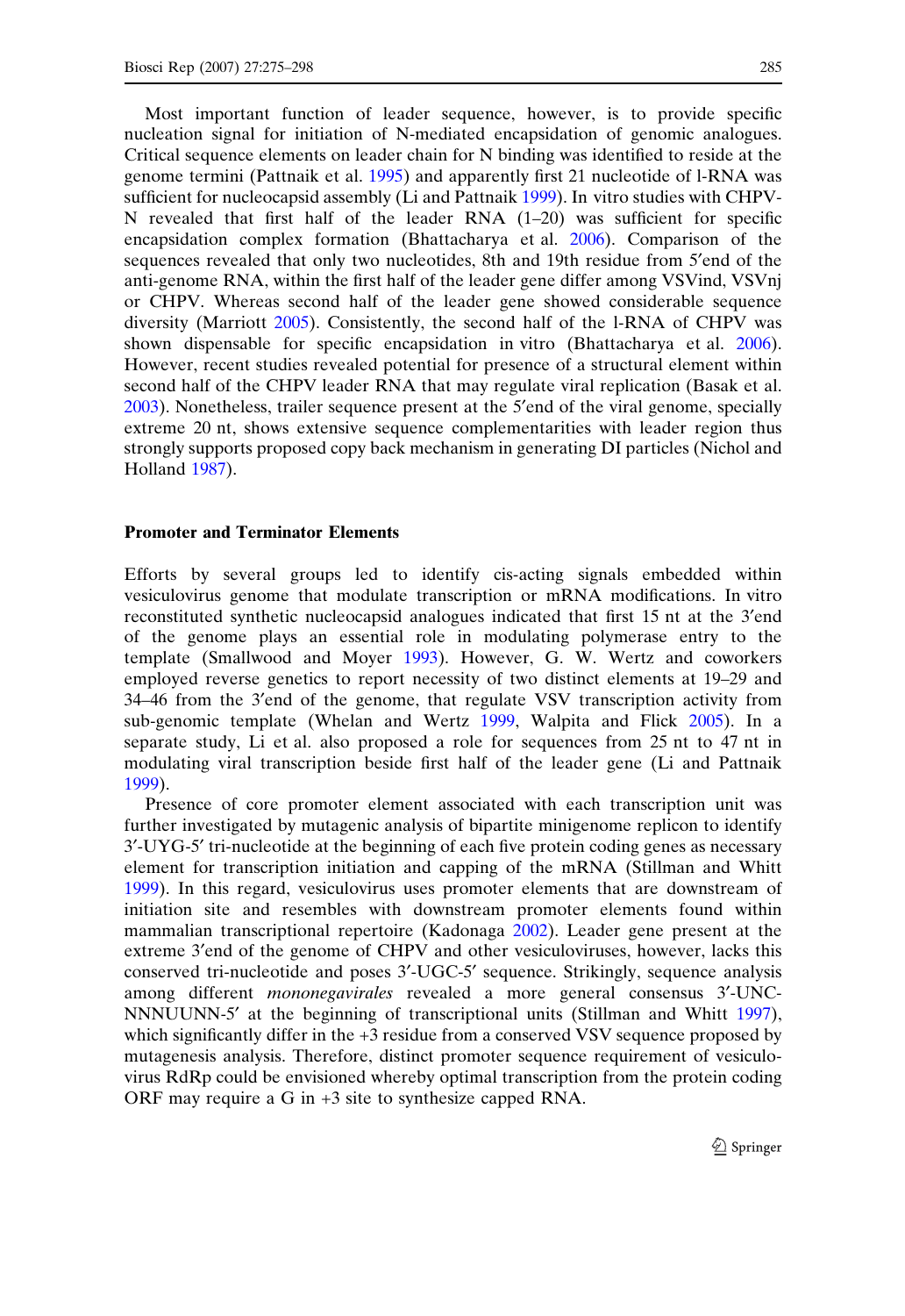Nevertheless, similar mutagenesis study was employed to propose intergenic nontranscribed dinucleotide 3¢G/CA5¢ as an essential element for efficient transcription termination (Stillman and Whitt [1997\)](#page-23-0). A conserved tetranucleotide sequence (3¢- AUAC-5¢) followed by a U7 tract present at the end of each gene was proposed to ensure proper termination and poly-adenylation of mRNA (Barr et al. [1997\)](#page-19-0). Except for G/L junction, the gene junctions are highly conserved between CHPV and VSVind serotype indicating that a general mechanism is employed by vesiculoviruses to regulate gene-expression. While, for VSVind, G/L junction still has a dinucleotide in the intergenic space, VSVnj or CHPV contains 20 and 21 nucleotide in between G and L transcription units, respectively (Marriott [2005](#page-21-0)). However, direct investigations to identify cis-acting signals required for CHPV gene-expression has been impeded due to lack of reverse genetics system. Recently, a minigenome-based replicon of Chandipura virus was constructed and efforts are currently underway to reveal sequence codes for transcriptional initiation and termination (A. Majumdar and D. Chattopadhyay 2006, Unpublished data).

It is worth mentioning that research on eukaryotic transcription has highlighted critical function of distant enhancer elements, regulations via conformational alterations of chromatin and finally important role for chromatin modifying enzymes. While, minigenome based studies are, otherwise, informative does not allow studying viral gene expression within its proper full-length nucleocapsid context. Therefore, parallel experimental approaches must be undertaken to investigate possible conserved mechanisms underlying gene-expression in mammal and mammalian RNA viruses.

## Transcription and Viral RNA Dependant RNA Polymerase

Vesiculovirus transcription is characterized by actinomycin D resistant synthesis of leader RNA and viral mRNAs. Order of transcription of VSV genes was determined by in vitro transcriptional mapping analysis using UV-radiation. Such studies revealed that VSV mRNAs are synthesized in an obligatory sequential manner after polymerase entry at single 3¢end of the genome termini i.e. at the beginning of leader gene (Ball and White [1976](#page-19-0), Abraham and Banerjee [1976;](#page-19-0) Testa et al. [1980\)](#page-23-0). Determination of relative molar ratios of different viral mRNAs within infected cells revealed that their abundance decreased with increasing distance from the 3¢ promoter in an order N>P>M>G>L, thus implying a mechanism that also ensures polar transcription (Villarreal et al. [1976,](#page-23-0) Iverson and Rose [1981\)](#page-21-0). More recently, an engineered version of VSV was utilized where an additional transcriptional unit (I) was inserted at N–P, P– M, M–G or G–L gene junction. Quantitation of I mRNA relative to the 3¢ proximal VSV N mRNA expressed within cells infected with recombinant virus, consistently, revealed a gradual decrease in I mRNA synthesis with increase in distance from 3¢ termini of the genome (Wertz et al. [2002](#page-23-0)).

To explain polar and sequential mRNA synthesis, Emerson et al. postulated stopstart model for transcription (Fig. [3\)](#page-12-0) that remains most widely accepted, till date (Emerson [1982](#page-20-0)). In this model, subsequent to single site entry at the beginning of leader gene, viral polymerase sequentially transcribes the genome with progressive attenuation at each gene boundary to result in decreasing amount of transcripts for genes that are distant from the entry site. Each termination event may lead to the polymerase to fall off from the template or may allow for re-initiation at the downstream promoter. Therefore, transcription from downstream genes is dependent on termination of

 $\mathcal{D}$  Springer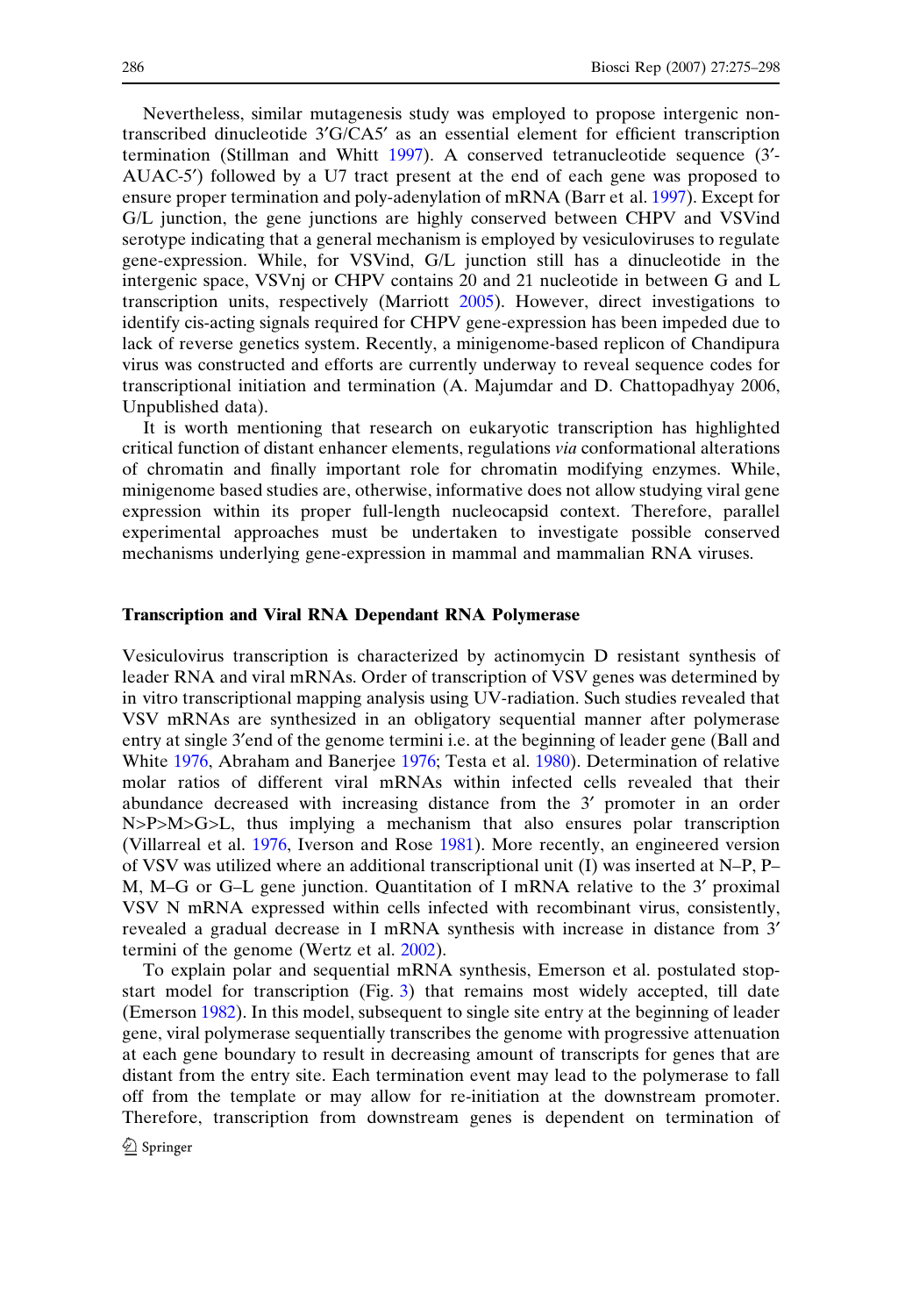<span id="page-12-0"></span>

Fig. 3 RNA synthesis events of Chandipura Virus. Viral polymerase composed of L and phosphorylated form of P protein transcribes the genome RNA with progressive attenuation at each intergenic region (Int Region) to synthesize leader RNA and five capped and poly adenylated mRNA. RdRp was proposed to remain associated with N-RNA while transcribing the genomic template and reinitiate synthesis of downstream genes after termination. However, during replication mode, the same polymerase read-through the termination signals present at the intergenic region to eventually copy the entire genome. N protein is recruited on nascent genome RNA to protect it form cellular RNase action as it is synthesized. Unphosphorylated form of Phosphoprotein recruited to leader RNA has been proposed to modulate polymerase activity during replication to bring about anti-termination

upstream genes and reinitiation. This proposal explained observed polarity during transcription, while, anti-termination by polymerase at the gene boundaries results in synthesis of replication product (Banerjee [a,](#page-19-0) [b](#page-19-0),). Consistent to single site entry model, VSV polymerase was able to predominantly produce ppAC dinucleotide representing 5¢ dinucleotide of the leader RNA in an incomplete in vitro transcription reaction that was supplemented with only ATP and CTP and not ppAACA tetranucleotide that represents beginning of a mRNA, (Emerson [1982](#page-20-0)).

An alternative model for multiple entry site was also proposed that describes multiple independent initiations at each gene promoter. Experimental support for this model was gathered when an internal polymerase entry site was described to explain VSV-DI particle synthesis (Schubert et al. [1979](#page-22-0)). Furthermore, a mutant version of polymerase was shown to be able to mediate internal entry at the beginning of N gene in vitro (Chuang and Perrault [1997\)](#page-20-0). While, this model lacks supports of experiments done on wild type virus, it was also unable to explain experimentally observed polar transcription in vesiculoviruses. However, a modified version of this model has recently been proposed to suggest two separate RNA synthesis initiation sites, at the beginning of N gene or leader gene, during transcription or replication, respectively (Whelan and Wertz [2002](#page-23-0); Barr et al. [2002\)](#page-19-0). Merit of such proposal will be further discussed in later section in light of Chandipura virus research.

#### Large Protein L

Viral transcriptase is composed of L and P protein. L retains the catalytic activity of RNA polymerization, capping and polyadenylation. Vesiculovirus L protein shares a conserved structural module similar to that of a right hand, with palm, thumb and fingers domain, whereas, the palm domain structure is particularly conserved in almost all RNA-dependent RNA polymerases (Ahlquist [2002\)](#page-19-0). Not surprisingly, comparison of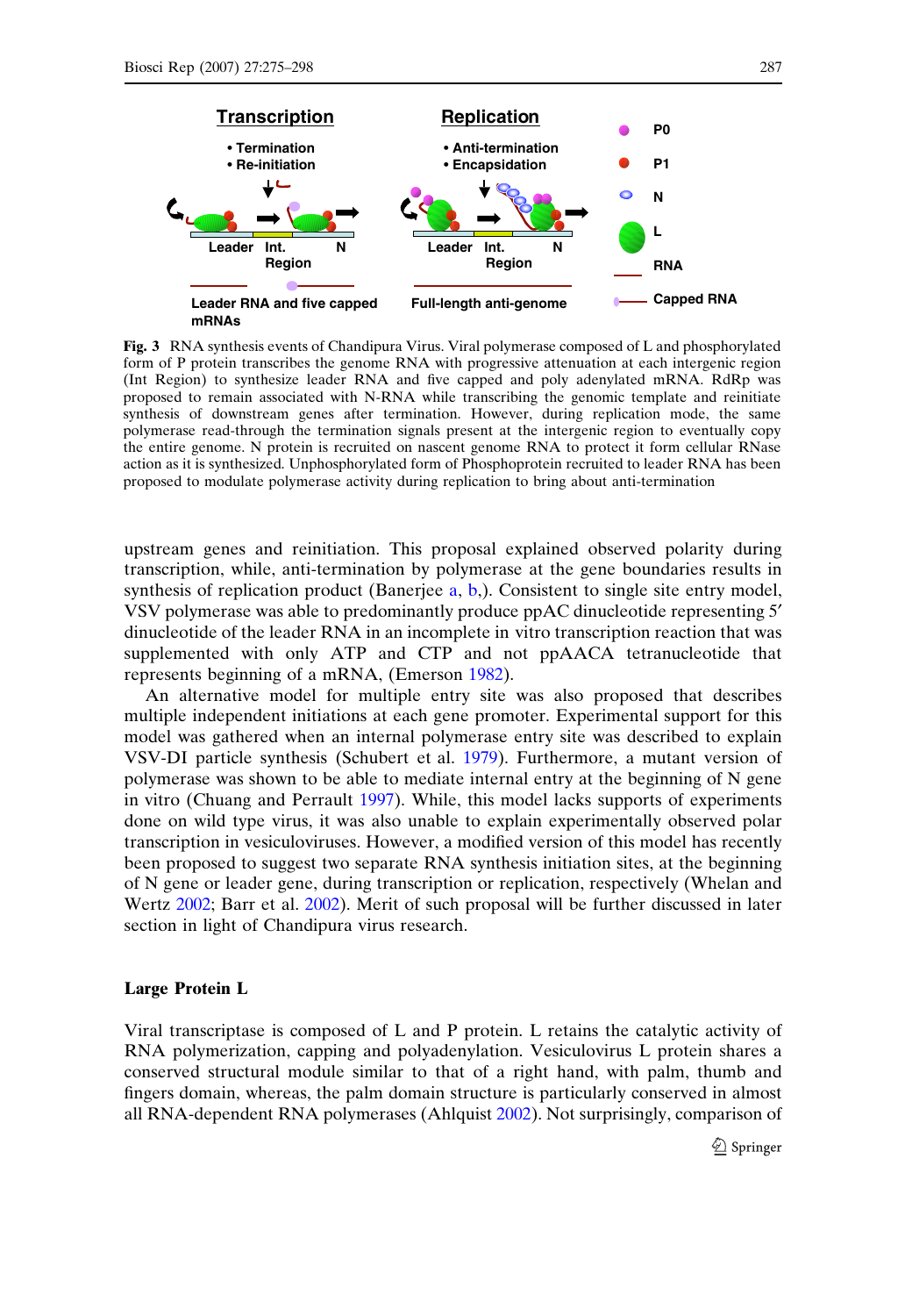deduced amino acid sequence of L protein of CHPV with that of different rhabdoviruses exhibited a high degree of homology along the length of the protein. Four conserved motifs present in VSV (Poch et al. [1989](#page-22-0)) are also present within CHPV-L in a central block that is thought to mediate RNA polymerization (Marriott [2005](#page-21-0)).

A unique feature of VSV mRNA synthesis is involvement of L protein in 5'end modification of the nascent mRNA that includes methylation and capping. However, unlike cellular guanylyltransferase, L protein incorporates GDP rather than GMP in the capped structure as  $Gp(alpha)p(beta)-p(alpha)$ A. The 5'end modification events were proposed to be successive to transcription initiation, whereby, nascent mRNA termini maintains contact with transcribing polymerase until modified (Stillman and Whitt [1999\)](#page-23-0). Notably, leader RNA lacks 5' cap structure. This may have resulted from the lack of a consensus trinucleotide sequence at the 5¢end of leader RNA that is otherwise present in the other mRNA species; or may reflect requirement for a minimum transcript length for capping. Addition of poly(A) tail to the viral mRNA is also attributed to the L protein, where, polymerase slippage during transcription termination at U7 tract is believed to add A residues at the 3¢end of mRNA (Barr et al. [1997\)](#page-19-0). A protein kinase activity was also found to be associated with the purified VSV-L that has been termed as L associated kinase, LAK. It is still not clear, if the protein kinase activity is intrinsic to the L polypeptide or reflects a co-purified cellular kinase (Banerjee [1987a,](#page-19-0) [b\)](#page-19-0). Nevertheless, L protein remains associated with translation elongation factor, EF1; while, EF1– $\beta\gamma$  complex was proposed to constitute LAK activity, EF1– $\alpha$  may participate in the capping by virtue of GTP/GDP binding activity (Das et al. [1998\)](#page-20-0). Therefore, it seems likely that L protein in conjunction with Phosphoprotein P and other cellular components, synthesize viral mRNA within infected cells and offers for mechanisms that could be potential drug targets, such as its unique capping or RNA dependent RNA polymerase activity. Nevertheless, a recombinant expression system to study structure and function of CHPV-L is yet not available and is required for additional analyses.

#### Phosphoprotein P in Transcriptional Regulation

Successful in vitro reconstitution of Chandipura virus transcription with purified components by Chattopadhyay et al. ([1997\)](#page-20-0) was an important step towards developing mechanistic insight into transcription. To this end, RNP particle obtained from detergent disrupted virus was treated with high salt buffer to dissociate N-RNA from L and P. Subsequently, N-RNA collected on the glycerol cushion or released L and P protein collected from the top of the gradient was further purified following rigorous biochemical protocol. When, purified L protein was incubated with N-RNA in a reaction mixture that allows for in vitro transcription, it was unable to synthesize viral mRNA. However, addition of viral P protein along with L, and not P alone, allowed for viral mRNA synthesis. These studies confirmed a role of Phosphoprotein as an activator of viral transcription (Chattopadhyay et al. [1997](#page-20-0)) and this proposed function was consistent to the observations made in VSV (Banerjee [1987b\)](#page-19-0).

Chattopadhyay and Chattopadhyay [\(1994](#page-20-0)) cloned Phosphoprotein gene of CHPV to express in bacteria and used purified recombinant protein to understand importance of post-translational modifications of P. P, a 32.5 kDa protein when analyzed on SDS-PAGE shows anomalous migration with apparent molecular weight of 50 kDa. Studies with recombinant P protein critically showed that negatively charged N-terminal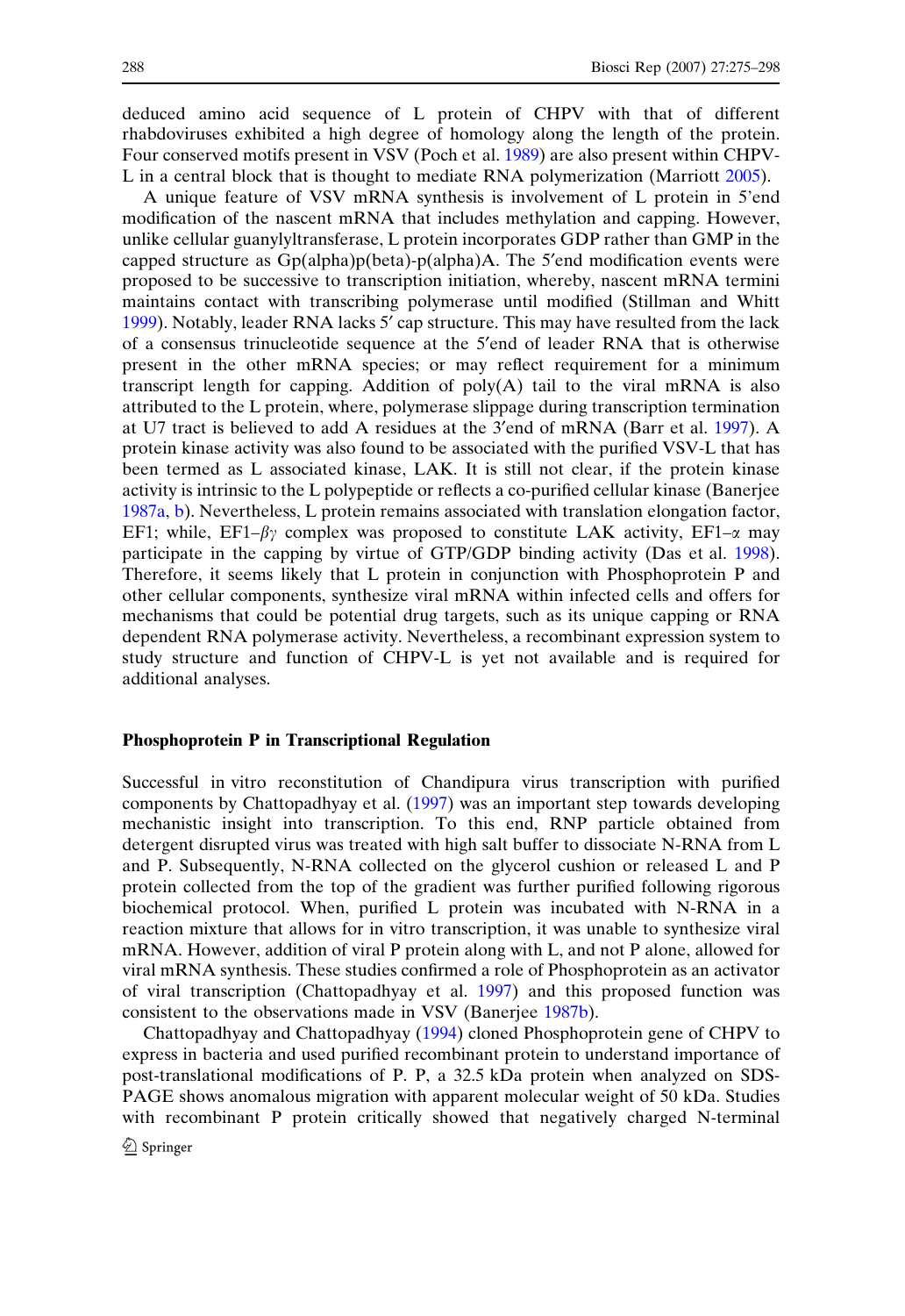domain was responsible for such anomalous migration. However, when viral P was substituted with its bacterially expressed counterpart, it failed to support transcription from N-RNA template, implying requirement for additional modifications for P protein function (Chattopadhyay et al. [1997](#page-20-0)). P of both VSVind and VSVnj serotypes was extensively phosphorylated within infected cells at multiple sites (Hsu and Kingsbury [1982;](#page-21-0) Banerjee [1987a](#page-19-0); Clinton et al. [1979\)](#page-20-0). Accordingly, a role for host derived kinases was proposed in modifying P at specific residues (Barik and Banerjee [1992a](#page-19-0); Clinton et al. [1982](#page-20-0)). Casein Kinase II (CKII) was shown to be responsible for phosphorylating P of both VSV serotypes (Banerjee [1987b](#page-19-0); Barik and Banerjee [1992a\)](#page-19-0). Studies with recombinant CHPV-P revealed CKII, indeed similarly phosphorylates P in vitro (Chattopadhyay and Chattopadhyay [1994\)](#page-20-0), although, CHPV-P exhibited less than 20% homology with P protein from other vesiculoviruses (Masters and Banerjee [1987](#page-21-0)). Further investigations identified serine-62 at the N-terminal acidic domain of CHPV P protein was specifically modified by CKII (Chattopadhyay et al. [1997\)](#page-20-0). Only CKII phosphorylated form of recombinant P could effectively substitute P protein purified from virus to support transcription from nucleocapsid template in vitro (Chattopadhyay et al. [1997](#page-20-0)). A mutated version of P protein with alanine substituted for serine<sup>62</sup>, when tested in vivo was unable to activate transcription and rather inhibited viral mRNA synthesis in a trans-dominant manner (Basak et al. [2003\)](#page-19-0). Therefore, CKII mediated phosphorylation appeared to be indispensable for P to act as a transcriptional activator. The C-terminal domain of P was proposed to associate with N-RNA template during transcription, thus tethers polymerase with its template and provide processivity during transcription (Gao and Lenard [1995](#page-21-0)).

VSV-P protein existed within virus infected cells in two distinct phosphorylated states, namely P1 and P2, while unphosphorylated form of P was designated as P0. It was proposed that CKII mediated phosphorylation at the N-terminal region of P0 generates P1 form, which undergoes further round of modification by L-associated kinase at its C-terminal domain to form P2. This sequential phosphorylation event was proposed to modulate transcriptional activation property of VSV-P (Barik and Banerjee [1992a,](#page-19-0) [b](#page-19-0); Banerjee [1987b;](#page-19-0) Chattopadhyay and Banerjee [1987](#page-20-0)). Mutational analysis identified serine $62$  in CHPV-P as single phophorylation site in vivo to suggest existence of only P0 and P1 forms (Basak et al. [2003](#page-19-0)). However, a high turn over rate of phosphates incorporated by LAK could potentially result in a failure to identify such Cterminal phosphorylations of P in vivo. Nevertheless, detergent disrupted Chandipura virus incubated in an in vitro transcription reaction produced leader RNA and viral mRNAs, thus, confirming packaging of an active form of polymerase within mature virion (Basak et al. [2003](#page-19-0)).

Interestingly, studies on transcription complexes of respiratory syncitial virus, a paramyxovirus, indicated that P protein phosphorylation by CKII is required for promoter clearance and transcription elongation (Dupuy et al. [1999\)](#page-20-0). These observation, therefore, suggest a post-initiation function for P-protein phosphorylation in transcription and in parallel with the proposed role for C-terminal domain phosphorylation of eukaryotic RNA polymerase II. Analysis in Chandipura virus, although, is consistent to a role for P1 in transcription initiation, additional function of P protein phosphorylation in elongation remains to be tested.

How does phosphorylation of P protein regulate its function as transcription activator? Phosphorylated P forms dimer (Chattopadhyay et al. [1997](#page-20-0)) and N-terminal 46 amino acids were proposed to be responsible for phosphorylation-mediated dimerisation (Raha et al. [2000\)](#page-22-0). Accordingly, a critical role for phosphorylation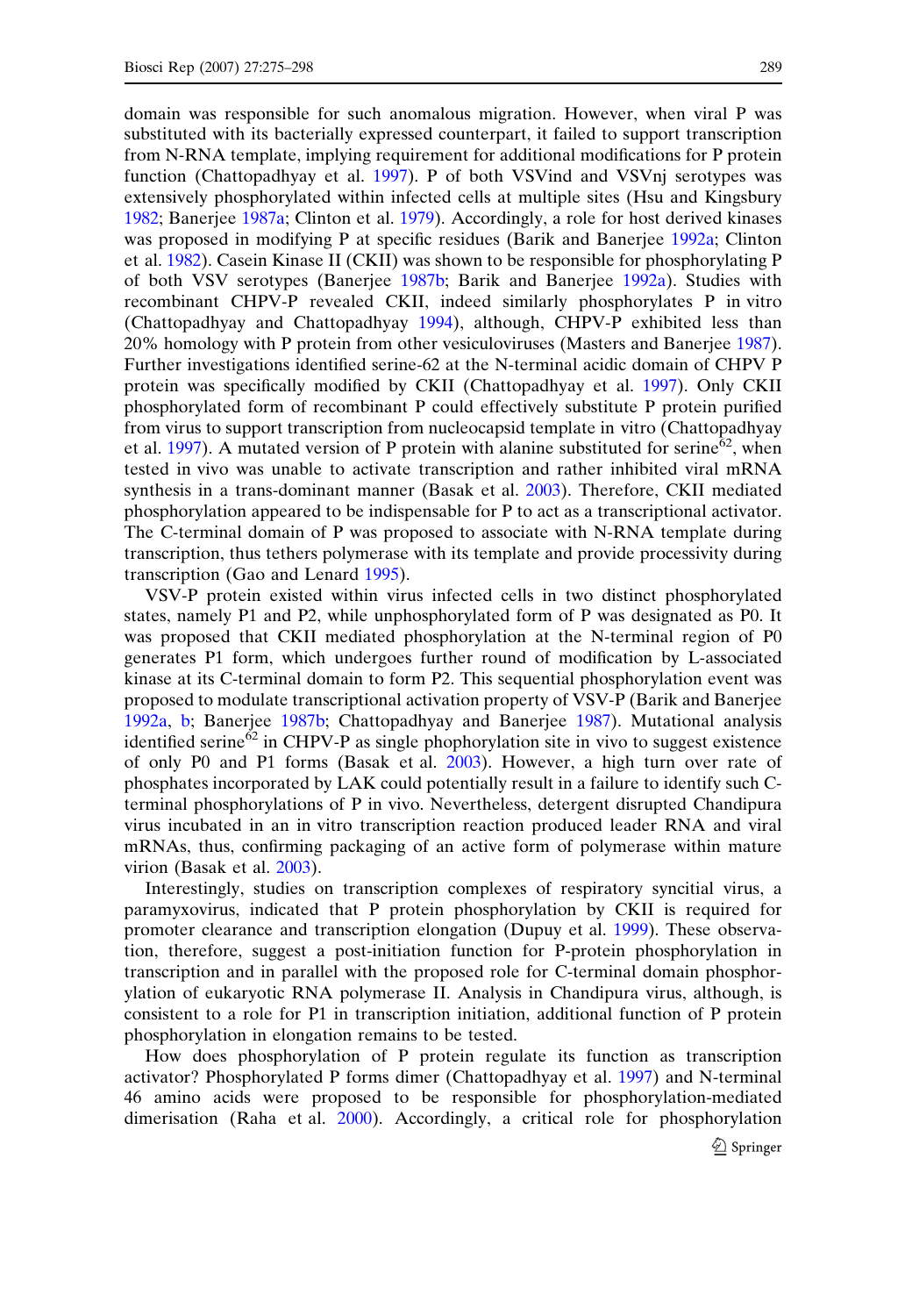mediated dimerisation was proposed that regulate P protein function in transcription via efficient polymerase interaction (Gao and Lenard [1995](#page-21-0)). However, large zone gelfiltration technique was employed to reveal gradual appearance of dimer and tetramer species within unphosphorylated P protein pool in a concentration dependent manner. This observation was further substantiated by measuring sedimentation coefficient of those different oligomer species using analytical ultracentrifugation technique and measuring hydrated diameter by dynamic light scattering (Basak et al. [2004](#page-19-0)). Furthermore, Ding et al. ([2006](#page-20-0)) has recently reported crystal structure for dimerisation domain of VSVind P protein, first of its kind for any vesiculovirus P. Intriguingly, such analysis indicated that a central domain, spanning 107–177 residues, mediate dimer assembly of the P protein in its unphosphorylated form. This central domain is composed of a  $\alpha$ -helix surrounded by two  $\beta$ -hairpins. While,  $\alpha$ -helix forms dimer, two  $\beta$ -hairpins from each P protein engages into domain swapping to form four stranded  $\beta$ -sheet and provides stabilizing force. In light of Chandipura research, it seems possible that N-terminal domain of P may provide additional stabilizing interactions by exposing coiled-coil motif upon phosphorylation (Raha et al. [1999](#page-22-0), [2000](#page-22-0)), although, such domain is probably not required for dimerisation per se. Whereas, central domain assembles P into a dimer even in its unphosphorylated form. Therefore, dimerisation alone was not sufficient to explain transcription activation property of phosphorylated P.

Biophysical studies with CHPV-P protein revealed that phosphorylation at serine $62$ induced a major structural change within N-terminal domain of P protein to expose cystein $57$  on the protein surface (Raha et al. [1999\)](#page-22-0). Phosphorylation also resulted in tryptophan residues to burry inside protein core, while, maintaining overall flexibility of the N-terminus. Accordingly, such conformation changes within the N-terminal domain of P were proposed to facilitate precise polymerase contact by P1 to result in optimal transcription (Raha et al. [1999](#page-22-0)). Lack of such N-terminal phosphorylation in P may also induce an altered conformation in interacting L protein, thus forming replicase complex, as discussed later (Basak et al. [2003;](#page-19-0) Gupta et al. [2003\)](#page-21-0).

#### Replication and its Regulation

Chandipura virus replicative cycle is characterized by read-through of the gene boundaries by viral polymerase to synthesize an exact complement of (–) sense genome RNA. The molecular mechanism that allowed for a switch in polymerase function from transcription to replication, in other words, to ignore termination signals at the gene boundaries, has remained obscure. Studies in recent years on both CHPV and VSV led to a different proposal to explain vesiculovirus transcription-replication switch.

# Two Separate Promoters for Transcription and Replication

According to this proposal, initiation of viral transcription predominantly occurs at the beginning of N gene, while, polymerase initiates replication at the beginning of leader gene. Both the processes utilize same nucleocapsid template, whereas, modifications of the viral polymerase allow for binding at separate sites during replication (Whelan and Wertz [2002](#page-23-0); Barr et al. [2002\)](#page-19-0). Indeed, a complex from VSV-infected cells composed of L, P and N protein was isolated that showed replication activity, in vitro (Gupta et al. [2003\)](#page-21-0). Phophorylation of P was shown to be dispensable for the activity of this proposed tripartite replicase complex, thus, separating it from the classical L-P1 transcriptase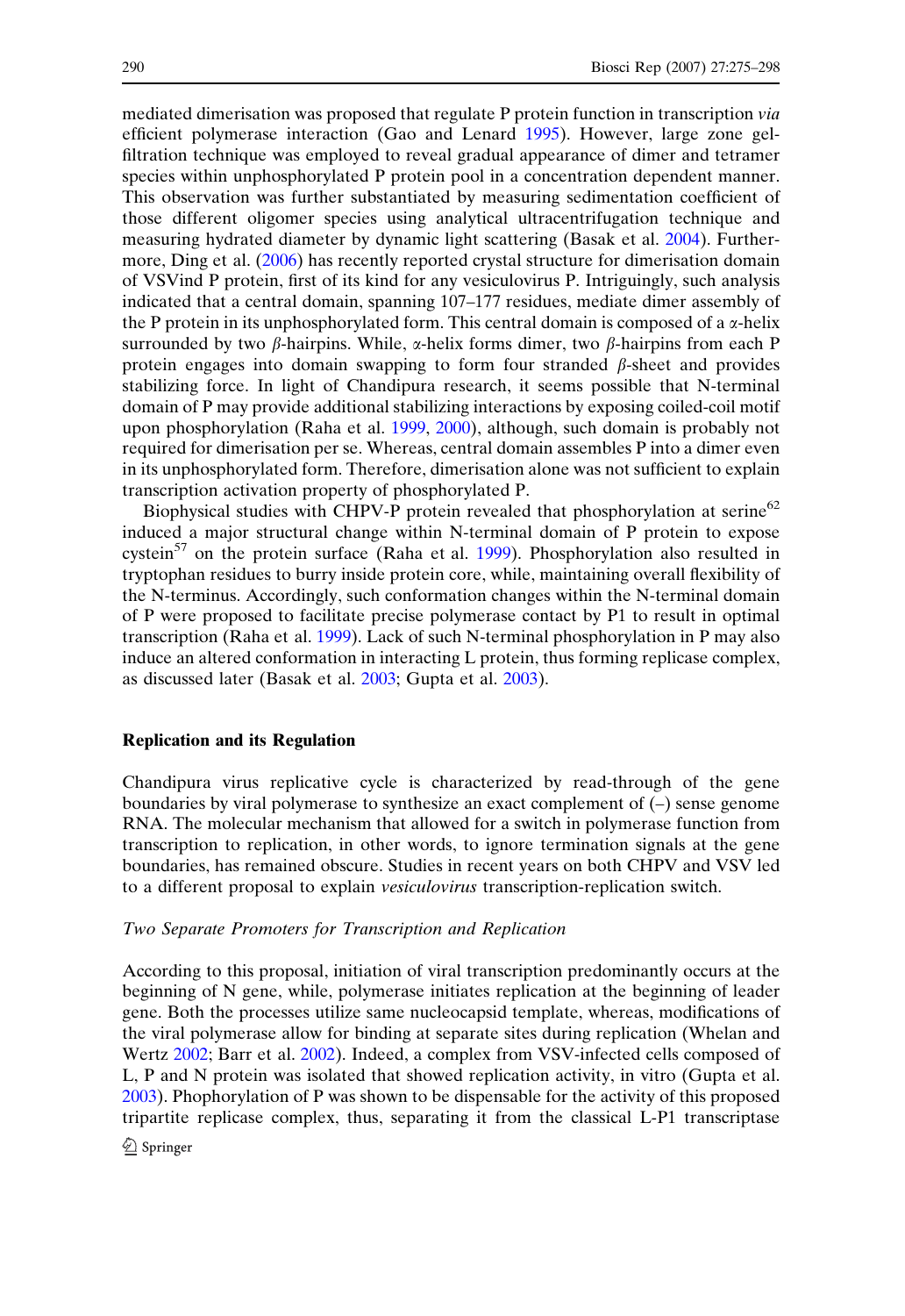complex. Accordingly, it was postulated that the integration of de novo synthesized N protein into a replicase complex resulted in differential promoter recognition by polymerase to initiate replication phase.

Although, such model could not satisfactorily explain generation of leader RNA during viral RNA synthesis (Blumberg and Kolakofsky [1981](#page-19-0)). In this proposal, abortive replication attempts by polymerase resulted in accumulation of leader RNA within cells. However, in vitro transcription with Chandipura virus nucleocapsid resulted in synthesis of leader RNA (Basak et al. [2003\)](#page-19-0). Even as replication byproduct, presence of discrete leader RNA species within virus-infected cells implies a strong attenuation signal for polymerase at the leader-N boundary, that needs to be suppressed for productive replication. Also this model was proposed based on studies on an engineered version of VSV that can substantially differ from wild type virus in nucleocapsid conformation, thus, may allow for observed internal entry of the polymerase.

## Involvement of N protein and an auxiliary function for P

Viral replication was shown to critically depend on de novo synthesis of N protein (Patton et al. [1984\)](#page-22-0) and accordingly a role for N in genome replication was proposed. N mediated encapsidation of nascent leader RNA suppress termination signal at the leader-N gene boundaries to eventually bring about the replicative phase (Blumberg et al. [1981](#page-19-0)). Accordingly, selective nucleation signal for N binding was identified within first 20 nt of (+) leader RNA for both VSV and CHPV system, as discussed. However, accumulation of critical amount of replication competent N is controlled by P protein (Bhattacharya et al. [2006](#page-19-0)). Essentially, P maintains N in a monomer form that engages in specific nucleation on the leader chain to form nucleocapsid.

How ensuing encapsidation of nascent RNA would influence termination or antitermination decision of transcribing polymerase has remained debatable. One possible explanation was provided in studies with Influenza virus, where a direct interaction between RNA bound N proteins and polymerase was proposed (Biswas et al. [1998](#page-19-0)). In VSV, encapsidation was proposed to oppose polymerase pausing at the geneboundaries to bring about anti-termination. However, clear biochemical evidence for such proposal is still missing (Banerjee [1987a\)](#page-19-0). Chandipura virus, when allowed to multiply within cells with a preformed pool of N–P1 complex, showed negligible enhancement in replication, implying existence for additional mechanism in catalyzing transcription-replication switch (unpublished observation). Also, a stoichiometric amount of N is required to encapsidate viral RNA to protect it from RNase action and stabilize the single stranded genome within nucleocapsid core. Therefore, it could be questioned if N is actually required for the onset of genome replication (catalyzing replication) or its role is confined in protecting replication product from degradation (stoichiometric role). It seems possible that a major role for N in providing protection to progeny genome RNA may have resulted in an over-estimation of its function in the onset of replication.

# Role for Unphosphorylated P protein

Recently, research in both CHPV and VSV indicated a rather surprising function for P in its unphosphorylated form in viral replication. A minigenome-based assay using VSV DI-RNA revealed that N-terminal phosphorylations of P protein, although, necessary for transcription, were dispensable for viral replication in vivo (Pattnaik et al. [1997\)](#page-22-0). On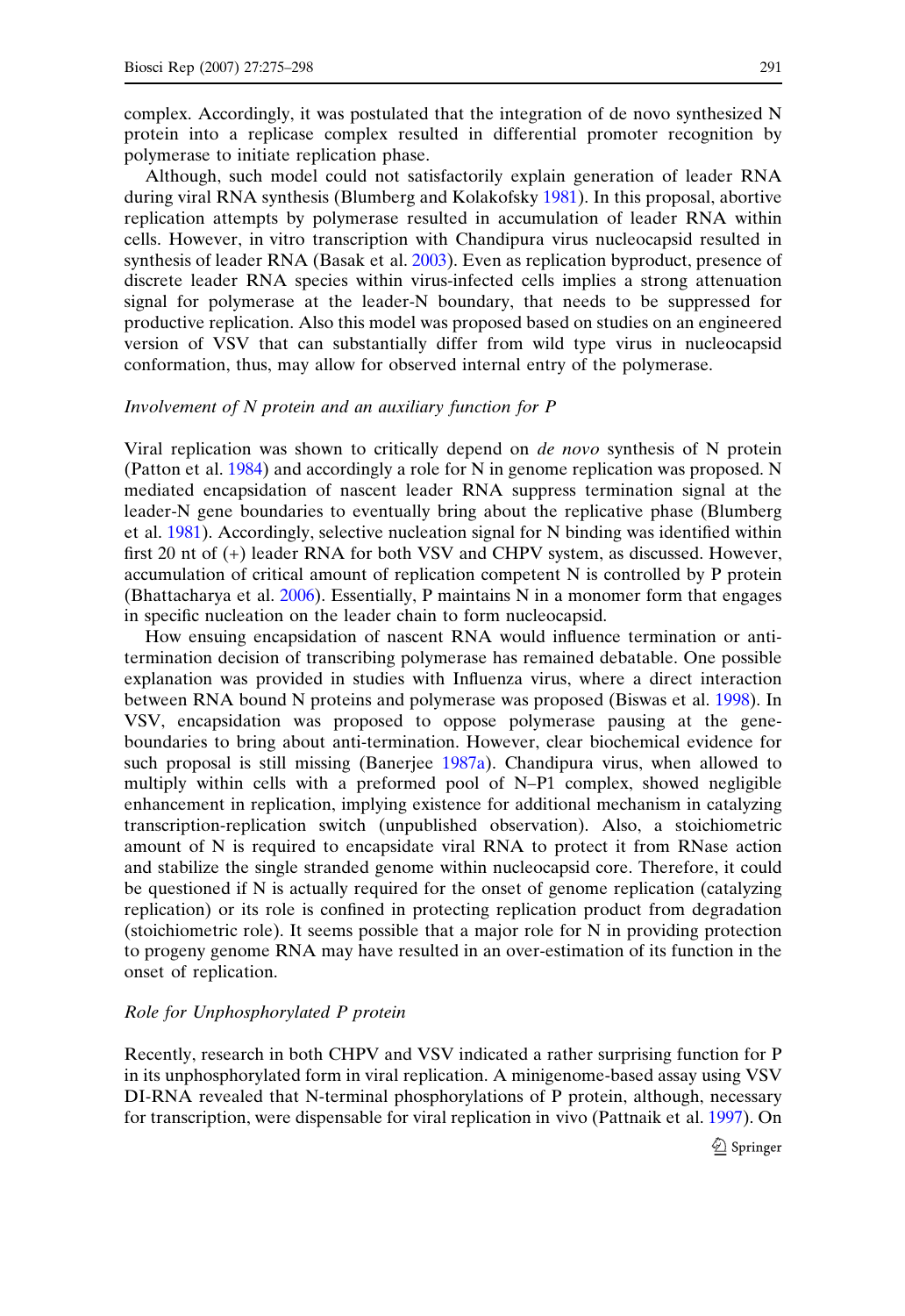the other hand, C-terminal basic residues of VSV P protein was shown to be required for transcription and not for replication (Das et al. [1997\)](#page-20-0). A tripartite complex composed of transcriptionally inactive mutant of P, and wild type L and N protein efficiently synthesized 42 S replication product in vitro (Gupta et al. [2003](#page-21-0)). These studies predicted possible engagement of distinct biochemical forms of P in viral transcription or replication processes. Chandipura virus, when allowed to multiply in presence of a pre-existing pool of phosphorylation defective mutant of P, revealed a two-log increase in the viral yield as compared to that of phosphorylated P protein. Presence of such phosphorylation defective P within the cellular milieu, resulted in an temporal alteration with early onset for genome replication and also mediated quantitative effect with an increase in viral genome synthesis (Basak et al. [2003\)](#page-19-0). These studies were not only consistent to the similar observations in VSV but also conducted in a manner that allowed understanding the role of P protein phosphorylation in transcription and replication in the context of wild type virus. Moreover, detergent disrupted Chandipura virus, when incubated with a phosphorylation defective mutant of P in an in vitro transcription reaction, synthesized products that corresponds to read-through RNA of leader-N junction. These experiments critically showed that unphosphorylated form of P alone could catalyze anti-termination of leader-N junction in vitro.

However, Basak et al. subsequently presented another intriguing observation that connected a role for P0 in viral replication with events on nascent leader RNA chain. In their study, CHPV-P protein was shown to specifically bind with leader RNA in its unphosphorylated form, whereas, CKII mediated phosphorylation abrogated its RNA binding ability (Basak et al. [2004;](#page-19-0) Basak [2003](#page-19-0)). Leader RNA-P0 interaction was distinct from N-mediated encapsidation of viral RNA. Moreover, oligomeric status of P0 was shown to partly alter its RNA binding pocket thus fine-tunes P0 assembly on leader chain (Basak et al. [2004](#page-19-0)). Accordingly, a new model was proposed to explain Chandipura virus genome replication (Basak et al. [2003](#page-19-0)). In this proposal, recruitment to nascent leader chain allows P0 to interact with transcribing polymerase in the vicinity and alters polymerase conformation in a manner that enables read-through at the geneboundaries (Fig. [3\)](#page-12-0). Consistently, structural differences between activation domains of P0 and P1 was reported in CHPV (Raha et al. [1999](#page-22-0)). Theoretical analysis of prokaryotic transcription also revealed that a transcriptional activator may acts as a repressor by mediating differential contact with polymerase (Roy et al. [1998\)](#page-22-0). Therefore, this model predicts that such differential contact may enable anti-termination by mammalian virus RNA polymerase during transcription. Nonetheless, progressive encapsidation of nascent RNA by N maintains processivity of replicase complex to allow for synthesis of  $\sim$ 11.1 kb (+)ve sense genome. Progeny (+)ve sense genome, however, lacks transcription termination elements, thus, exclusively acts as template for replication to synthesize more copies of (–)ve sense genome RNA. M2–1 phosphoprotein of human respiratory syncytial virus, a paramyxovirus, was shown to bind leader RNA whereby binding affinity was reduced upon phosphorylation (Cuesta et al. [2000](#page-20-0)). Similar phosphoregulation of RNA binding of P protein was also reported for Rinderpest virus, another paramyxovirus, to postulate a conserved function of leader RNA-P0 interaction in mononegavirus life-cycle (Raha et al. [2004a](#page-22-0)). Notably, the proposed mechanism for Chandipura virus to read-through its gene-boundaries during replication bears remarkable similarity to the N mediated anti-termination strategy employed by bacteriophage  $\lambda$  (Rees et al. [1996](#page-22-0); Oppenheim et al. [2005](#page-22-0)). It also constitutes an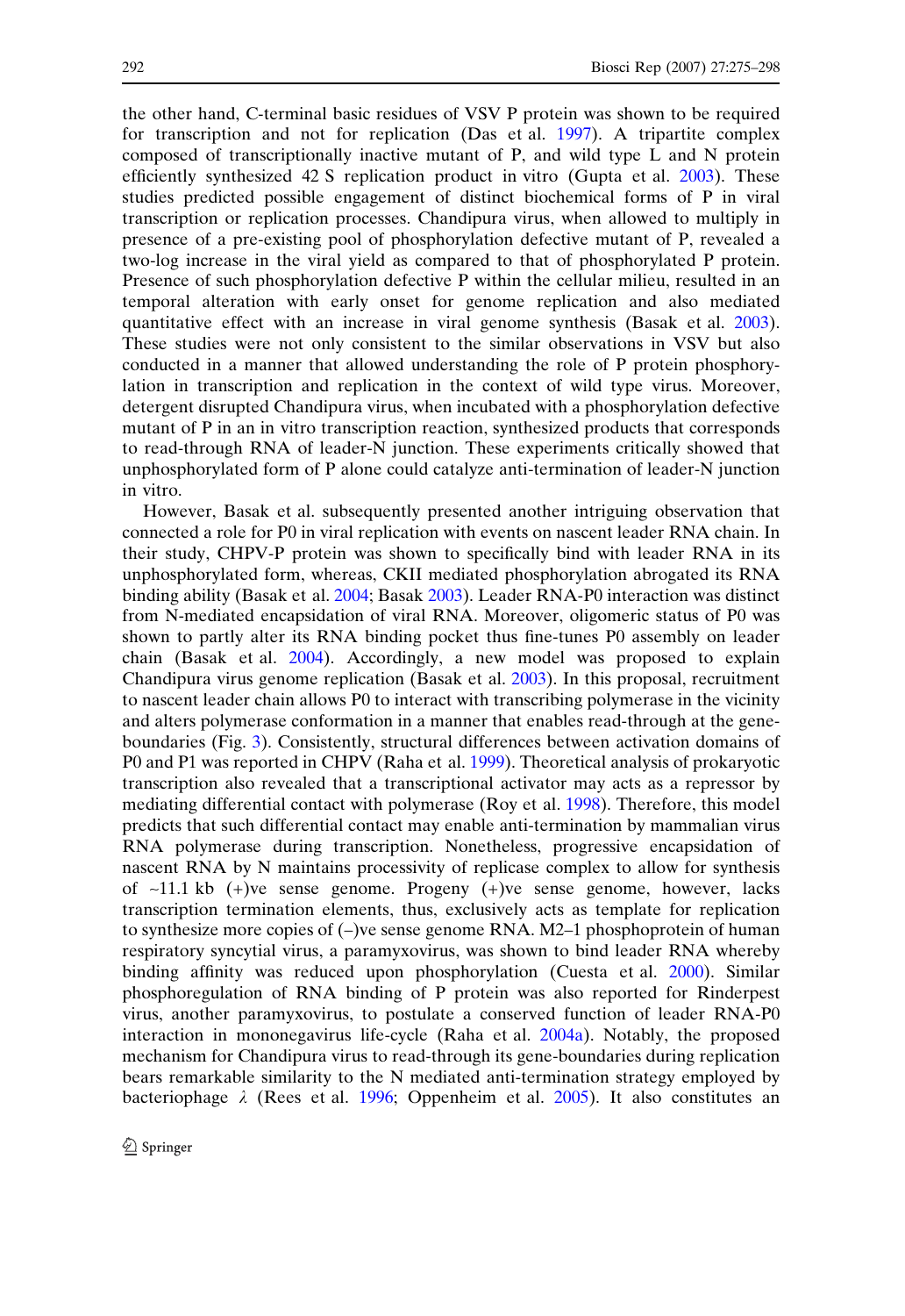example of protein economy, whereby; a single protein in two different forms has been used in two distinct steps of viral RNA synthesis.

Chandipura virus P protein posses a consensus CKII site enclosing serine-62 (-Ser-Glu-Glu-Asp-), as discussed earlier. CKII, being a ubiquitous kinase raises a question of possible existence of unphosphorylated P protein within virus infected cells. However, Basak et al. has recently postulated a phosphatase activity that is induced upon Chandipura virus infection within BHK-21 cells and capable of dephosphorylating P protein (Basak [2003\)](#page-19-0). Induction of this phosphatase activity remarkably coincides with the onset of genome replication. Curiously, recent studies identified a conserved Glu64Asp mutation within P protein in all epidemic isolates (Arankalle et al. [2005](#page-19-0)). In light of proposed function of unphosphorylated P protein in boosting up viral replication, functional consequences of such mutations in viral life-cycle need to be tested.

#### Concluding Remarks

In this review, we have attempted to provide details of Chandipura virus life cycle. Clearly, our understanding of the virus partly relies on contemporary studies on VSV, and remarkable similarities between CHPV and VSV provide basis for some of the generalized conclusions. While, proposed mechanism for CHPV replication that involves RNA binding by Phosphoprotein needs to be tested in VSV, existence of distinct mechanisms in different serotypes of vesiculoviruses could not be completely ruled out. Reverse genetic tools need to be employed along with biochemical experiments for further characterizing CHPV pathogenesis at molecular details. While retaining general academic interest for mechanism of RNA synthesis in rhabdoviruses, future Chandipura research should also focus on development of potential anti-viral therapeutic interventions that allows for specific inhibition of viral growth without any pleotropic effect on cellular metabolism. Available reagents and a large body of information on N-P, N-leader RNA or P0-leader RNA interactions should be utilized to screen chemical library to identify compounds that inhibits such interactions in vitro thus detrimental to viral multiplication in vivo.

Interestingly, we noticed that almost each protein of Chandipura virus executes multiple different tasks within viral life cycle, therefore, constitutes for an example of protein complexity and economy. Catalytic activity for RNA dependent RNA polymerization, 5¢ end capping of mRNA and poly-adenylation activity is contained within L gene. Matrix protein M, beside its role in viral assembly, is also used for interfering with host cellular metabolism. Nucleocapsid protein N has multiple targets whereby it interacts with both P protein and viral RNA to form precise nucleocapsid template. Phosphoprotein P in its distinct phosphorylated state can act as either transcriptional activator or an anti-terminator. We propose that fragility of single stranded RNA molecule and replicative advantage of compact genome due to shorter replication cycle imparts constrain on Chandipura virus genome length. Accordingly, Chandipura virus has evolved an economic way to use single viral protein in multiple different related functions rather encoding separate genes with specialized missions. This proposed mode for evolution of proteins encoded within RNA genome predicts utilization of distinct structural motifs and novel functional mechanisms by rhabdoviruses.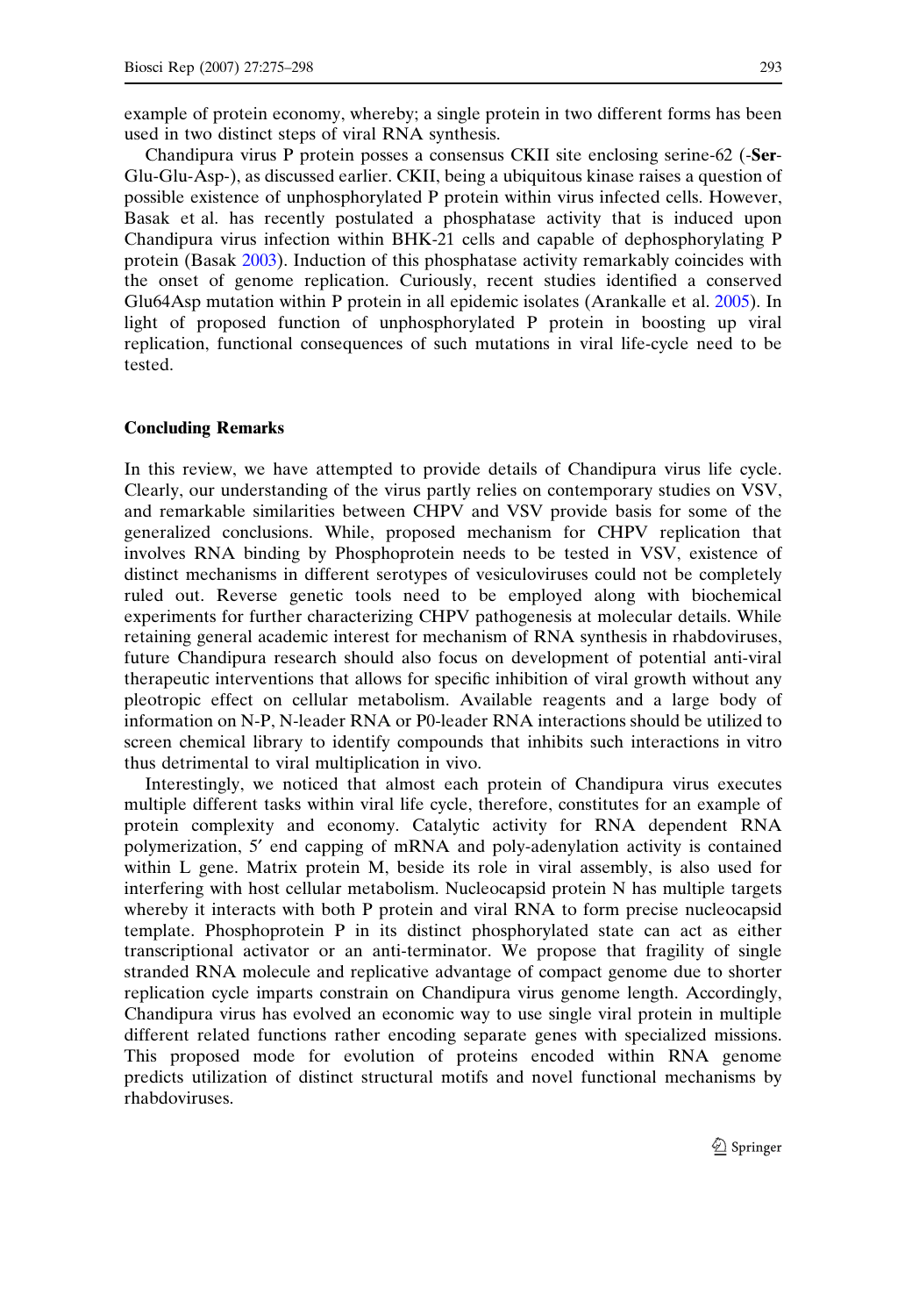<span id="page-19-0"></span>Acknowledgements To maintain clarity, we have narrowly focused this review and apologize for not citing many important contributions in the negative sense RNA virus research. Research on the related topics in D. J. Chattopadhyay's laboratory was funded by DST, CSIR, AICTE, UGC and DBT. We thank S. Roy, IICB and M.S. Shaila, IISc for extended collaboration on structure-function analysis of Chandipura virus. We also thank M. Luo, UAB and members of D. J. Chattopadhyay's laboratory for helpful discussions; D. Chattopadhyay, NCPGR, India and M. Banerjee, TSRI, USA for critical reading of the manuscript. SB acknowledges A. Hoffmann, UCSD for his support.

# References

- Abraham G, Banerjee AK (1976) Sequential transcription of the genes of vesicular stomatitis virus. Proc Natl Acad Sci USA 73:1504–1508
- Ahlquist P (2002) RNA-dependent RNA polymerases, viruses, and RNA silencing. Science 296:1270– 1273
- Ahmed M, Lyles DS (1998) Effect of vesicular stomatitis virus matrix protein on transcription directed by host RNA polymerases I, II, and III. J Virol 72:8413–8419
- Albertini AA, Wernimont AK, Muziol T, Ravelli RB, Clapier CR, Schoehn G, Weissenhorn W, Ruigrok RW (2006) Crystal structure of the rabies virus Nucleoprotein-RNA complex. Science 313:360–363
- Arankalle VA, Prabhakar SS, Madhukar WA, Hanumaih, Dattatraya PS, Chandra MA (2005) G, N, and P gene-based analysis of Chandipura viruses, India. Emerg Infect Dis 11:123–126
- Ball LA, White CN (1976) Order of transcription of genes of vesicular stomatitis virus. Proc Natl Acad Sci USA 73:442–446
- Banerjee AK (1987a) Transcription and replication of rhabdoviruses. Microbiol Rev 51:66–87

Banerjee AK (1987b) The transcription complex of vesicular stomatitis virus. Cell 48:363–364

- Barik S, Banerjee AK (1992a) Phosphorylation by cellular casein kinase II is essential for transcriptional activity of vesicular stomatitis virus phosphoprotein P. Proc Natl Acad Sci USA 89:6570–6574
- Barik S, Banerjee AK (1992b) Sequential phosphorylation of the phosphoprotein of vesicular stomatitis virus by cellular and viral protein kinases is essential for transcription activation. J Virol 66:1109– 1118
- Barr JN, Whelan SP, Wertz GW (1997) cis-Acting signals involved in termination of vesicular stomatitis virus mRNA synthesis include the conserved AUAC and the U7 signal for polyadenylation. J Virol 71:8718–8725
- Barr JN, Whelan SP, Wertz GW (2002) Transcriptional control of the RNA-dependent RNA polymerase of vesicular stomatitis virus. Biochim Biophys Acta 1577:337–353
- Basak S (2003) Studies on RNA-Protein interactions of Chandipura virus. Calcutta University, Kolkata
- Basak S, Polley S, Basu M, Chattopadhyay D, Roy S (2004) Monomer and dimer of Chandipura virus unphosphorylated P-protein binds leader RNA differently: implications for viral RNA synthesis. J Mol Biol 339:1089–1101
- Basak S, Raha T, Chattopadhyay D, Majumder A, Shaila MS, Chattopadhyay DJ (2003) Leader RNA binding ability of Chandipura virus P protein is regulated by its phosphorylation status: a possible role in genome transcription-replication switch. Virology 307:372–385
- Bhatt PN, Rodrigues FM (1967) Chandipura: a new Arbovirus isolated in India from patients with febrile illness. Indian J Med Res 55:1295–1305
- Bhattacharya R, Basak S, Chattopadhyay DJ (2006) Initiation of encapsidation as evidenced by deoxycholate-treated Nucleocapsid protein in the Chandipura virus life cycle. Virology 349:197–211
- Biswas SK, Boutz PL, Nayak DP (1998) Influenza virus nucleoprotein interacts with influenza virus polymerase proteins. J Virol 72:5493–5501
- Blumberg BM, Giorgi C, Kolakofsky D (1983) N protein of vesicular stomatitis virus selectively encapsidates leader RNA in vitro. Cell 32:559–567
- Blumberg BM, Giorgi C, Rose K, Kolakofsky D (1984) Preparation and analysis of the nucleocapsid proteins of vesicular stomatitis virus and sendai virus, and analysis of the sendai virus leader-NP gene region. J Gen Virol 65(Pt 4):769–779
- Blumberg BM, Kolakofsky D (1981) Intracellular vesicular stomatitis virus leader RNAs are found in nucleocapsid structures. J Virol 40:568–576
- Blumberg BM, Leppert M, Kolakofsky D (1981) Interaction of VSV leader RNA and nucleocapsid protein may control VSV genome replication. Cell 23:837–845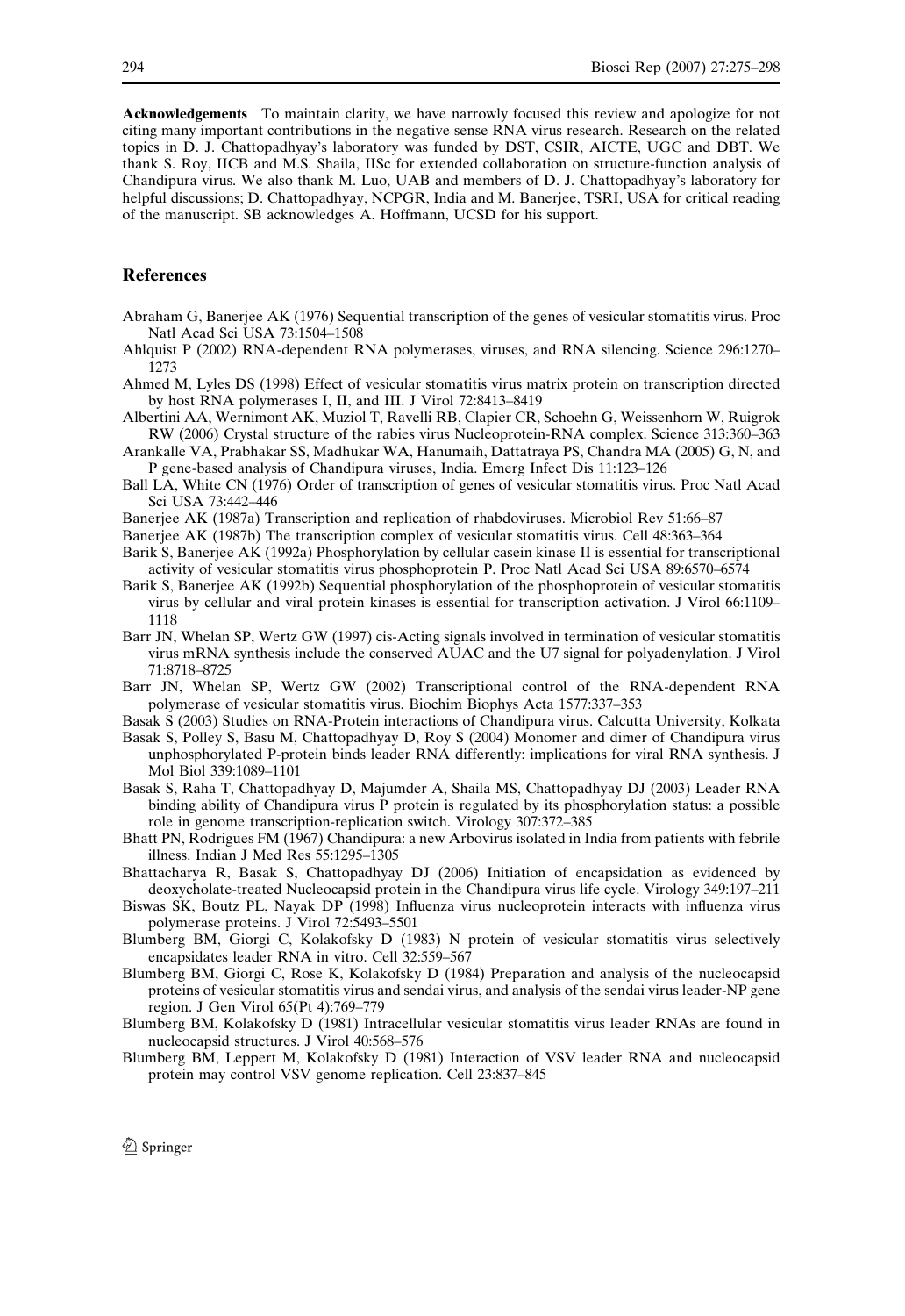- <span id="page-20-0"></span>Chadha MS, Arankalle VA, Jadi RS, Joshi MV, Thakare JP, Mahadev PV, Mishra AC (2005) An outbreak of Chandipura virus encephalitis in the eastern districts of Gujarat state, India. Am J Trop Med Hyg 73:566–570
- Chattopadhyay D, Banerjee AK (1987) Phosphorylation within a specific domain of the phosphoprotein of vesicular stomatitis virus regulates transcription in vitro. Cell 49:407–414
- Chattopadhyay D, Chattopadhyay D (1994) Cloning of the chandipura virus phosphoprotein encoding gene and its expression in Escherichia coli. Cell Mol Biol Res 40:693–698
- Chattopadhyay D, Raha T, Chattopadhyay D (1997) Single serine phosphorylation within the acidic domain of Chandipura virus P protein regulates the transcription in vitro. Virology 239:11–19

Chen H, Smith GJ, Zhang SY, Qin K, Wang J, Li KS, Webster RG, Peiris JS, Guan Y (2005) Avian flu: H5N1 virus outbreak in migratory waterfowl. Nature 436:191–192

- Chen Z, Green TJ, Luo M, Li H (2004) Visualizing the RNA molecule in the bacterially expressed vesicular stomatitis virus nucleoprotein-RNA complex. Structure 12:227–235
- Chua KB, Bellini WJ, Rota PA, Harcourt BH, Tamin A, Lam SK, Ksiazek TG, Rollin PE, Zaki SR, Shieh W et al (2000) Nipah virus: a recently emergent deadly paramyxovirus. Science 288:1432–1435
- Chuang JL, Perrault J (1997) Initiation of vesicular stomatitis virus mutant polR1 transcription internally at the N gene in vitro. J Virol 71:1466–1475
- Clague MJ, Schoch C, Zech L, Blumenthal R (1990) Gating kinetics of pH-activated membrane fusion of vesicular stomatitis virus with cells: stopped-flow measurements by dequenching of octadecylrhodamine fluorescence. Biochemistry 29:1303–1308
- Clewley JP, Bishop DH, Kang CY, Coffin J, Schnitzlein WM, Reichmann ME, Shope RE (1977) Oligonucleotide fingerprints of RNA species obtained from rhabdoviruses belonging to the vesicular stomatitis virus subgroup. J Virol 23:152–166
- Clinton GM, Burge BW, Huang AS (1979) Phosphoproteins of vesicular stomatitis virus: identity and interconversion of phosphorylated forms. Virology 99:84–94
- Clinton GM, Guerina NG, Guo HY, Huang AS (1982) Host-dependent phosphorylation and kinase activity associated with vesicular stomatitis virus. J Biol Chem 257:3313–3319
- Cuesta I, Geng X, Asenjo A, Villanueva N (2000) Structural phosphoprotein M2-1 of the human respiratory syncytial virus is an RNA binding protein. J Virol 74:9858–9867
- Das T, Banerjee AK (1993) Expression of the vesicular stomatitis virus nucleocapsid protein gene in Escherichia coli: analysis of its biological activity in vitro. Virology 193:340–347
- Das T, Mathur M, Gupta AK, Janssen GM, Banerjee AK (1998) RNA polymerase of vesicular stomatitis virus specifically associates with translation elongation factor-1 alphabetagamma for its activity. Proc Natl Acad Sci USA 95:1449–1454
- Das T, Pattnaik AK, Takacs AM, Li T, Hwang LN, Banerjee AK (1997) Basic amino acid residues at the carboxy-terminal eleven amino acid region of the phosphoprotein (P) are required for transcription but not for replication of vesicular stomatitis virus genome RNA. Virology 238:103–114
- David M. Knipe BR, Howley PM, Straus SE, Fields BN, Griffin DE, Martin MA, Lamb RA (ed) (2001) Fields virology, 4th edn. (Lippincott Williams & Wilkins)
- De BP, Thornton GB, Luk D, Banerjee AK (1982) Purified matrix protein of vesicular stomatitis virus blocks viral transcription in vitro. Proc Natl Acad Sci USA 79:7137–7141
- Dhanda V, Rodrigues FM, Ghosh SN (1970) Isolation of Chandipura virus from sandflies in Aurangabad. Indian J Med Res 58:179–180
- Ding H, Green TJ, Lu S, Luo M (2006) Crystal structure of the oligomerization domain of the Phosphoprotein of vesicular stomatitis virus. J Virol 80:2808–2814
- Ducatez MF, Olinger CM, Owoade AA, De Landtsheer S, Ammerlaan W, Niesters HG, Osterhaus AD, Fouchier RA, Muller CP (2006) Avian flu: multiple introductions of H5N1 in Nigeria. Nature 442:37
- Dupuy LC, Dobson S, Bitko V, Barik S (1999) Casein kinase 2-mediated phosphorylation of respiratory syncytial virus phosphoprotein P is essential for the transcription elongation activity of the viral polymerase; phosphorylation by casein kinase 1 occurs mainly at Ser(215) and is without effect. J Virol 73:8384–8392
- Durrer P, Gaudin Y, Ruigrok RW, Graf R, Brunner J (1995) Photolabeling identifies a putative fusion domain in the envelope glycoprotein of rabies and vesicular stomatitis viruses. J Biol Chem 270:17575–17581
- Elena SF, Sanjuan R (2005) RNA viruses as complex adaptive systems. Biosystems 81:31–41
- Emerson SU (1982) Reconstitution studies detect a single polymerase entry site on the vesicular stomatitis virus genome. Cell 31:635–642
- Enninga J, Levy DE, Blobel G, Fontoura BM (2002) Role of nucleoporin induction in releasing an mRNA nuclear export block. Science 295:1523–1525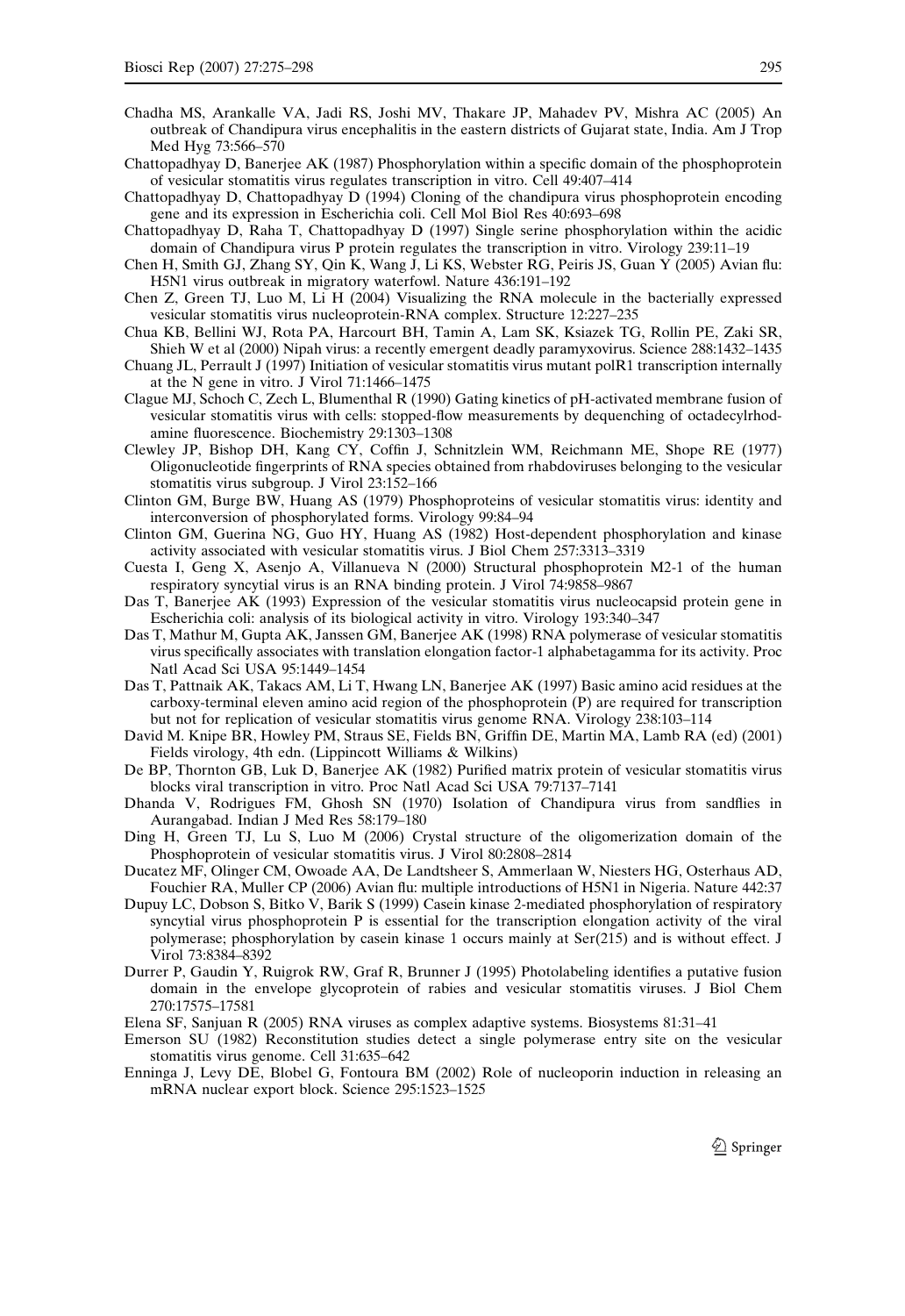- <span id="page-21-0"></span>Gao Y, Lenard J (1995) Cooperative binding of multimeric phosphoprotein (P) of vesicular stomatitis virus to polymerase (L) and template: pathways of assembly. J Virol 69:7718–7723
- Gaudier M, Gaudin Y, Knossow M (2002) Crystal structure of vesicular stomatitis virus matrix protein. Embo J 21:2886–2892
- Giorgi C, Blumberg B, Kolakofsky D (1983) Sequence determination of the (+) leader RNA regions of the vesicular stomatitis virus Chandipura, Cocal, and Piry serotype genomes. J Virol 46:125–130
- Green TJ, Luo M (2006) Resolution improvement of X-ray diffraction data of crystals of a vesicular stomatitis virus nucleocapsid protein oligomer complexed with RNA. Acta Crystallogr D Biol Crystallogr 62:498–504
- Green TJ, Macpherson S, Qiu S, Lebowitz J, Wertz GW, Luo M (2000) Study of the assembly of vesicular stomatitis virus N protein: role of the P protein. J Virol 74:9515–9524
- Green TJ, Zhang X, Wertz GW, Luo M (2006) Structure of the Vesicular Stomatitis Virus Nucleoprotein-RNA Complex. Science 313:357–360
- Gupta AK, Banerjee AK (1997) Expression and purification of vesicular stomatitis virus N-P complex from Escherichia coli: role in genome RNA transcription and replication in vitro. J Virol 71:4264– 4271
- Gupta AK, Drazba JA, Banerjee AK (1998) Specific interaction of heterogeneous nuclear ribonucleoprotein particle U with the leader RNA sequence of vesicular stomatitis virus. J Virol 72:8532–8540
- Gupta AK, Shaji D, Banerjee AK (2003) Identification of a novel tripartite complex involved in replication of vesicular stomatitis virus genome RNA. J Virol 77:732–738
- Holland J, Spindler K, Horodyski F, Grabau E, Nichol S, VandePol S (1982) Rapid evolution of RNA genomes. Science 215:1577–1585
- Howard M, Wertz G (1989) Vesicular stomatitis virus RNA replication: a role for the NS protein. J Gen Virol 70(Pt 10):2683–2694
- Hsu CH, Kingsbury DW (1982) NS phosphoprotein of vesicular stomatitis virus: subspecies separated by electrophoresis and isoelectric focusing. J Virol 42:342–345
- Iseni F, Baudin F, Blondel D, Ruigrok RW (2000) Structure of the RNA inside the vesicular stomatitis virus nucleocapsid. Rna 6:270–281
- Iverson LE, Rose JK (1981) Localized attenuation and discontinuous synthesis during vesicular stomatitis virus transcription. Cell 23:477–484
- Kadonaga JT (2002) The DPE, a core promoter element for transcription by RNA polymerase II. Exp Mol Med 34:259–264
- Keene JD, Thornton BJ, Emerson SU (1981) Sequence-specific contacts between the RNA polymerase of vesicular stomatitis virus and the leader RNA gene. Proc Natl Acad Sci USA 78:6191–6195
- Kurilla MG, Keene JD (1983) The leader RNA of vesicular stomatitis virus is bound by a cellular protein reactive with anti-La lupus antibodies. Cell 34:837–845
- Kurilla MG, Piwnica-Worms H, Keene JD (1982) Rapid and transient localization of the leader RNA of vesicular stomatitis virus in the nuclei of infected cells. Proc Natl Acad Sci USA 79:5240–5244
- La Ferla FM, Peluso RW (1989) The 1:1 N-NS protein complex of vesicular stomatitis virus is essential for efficient genome replication. J Virol 63:3852–3857
- Le Blanc I, Luyet PP, Pons V, Ferguson C, Emans N, Petiot A, Mayran N, Demaurex N, Faure J, Sadoul R et al (2005) Endosome-to-cytosol transport of viral nucleocapsids. Nat Cell Biol 7:653–664
- Li T, Pattnaik AK (1999) Overlapping signals for transcription and replication at the 3' terminus of the vesicular stomatitis virus genome. J Virol 73:444–452
- Licata JM, Harty RN (2003) Rhabdoviruses and apoptosis. Int Rev Immunol 22:451–476
- Majumdar A, Bhattacharya R, Basak S, Shaila MS, Chattopadhyay D, Roy S (2004) P-protein of Chandipura virus is an N-protein-specific chaperone that acts at the nucleation stage. Biochemistry 43:2863–2870
- Majumder A, Basak S, Raha T, Chowdhury SP, Chattopadhyay D, Roy S (2001) Effect of osmolytes and chaperone-like action of P-protein on folding of nucleocapsid protein of Chandipura virus. J Biol Chem 276:30948–30955
- Marra EA (2003) The Genome sequence of the SARS-associated coronavirus. Science 300:1399–1404
- Marriott AC (2005) Complete genome sequences of Chandipura and Isfahan vesiculoviruses. Arch Virol 150:671–680
- Masters PS, Banerjee AK (1987) Sequences of Chandipura virus N and NS genes: evidence for high mutability of the NS gene within vesiculoviruses. Virology 157:298–306
- Masters PS, Banerjee AK (1988a) Complex formation with vesicular stomatitis virus phosphoprotein NS prevents binding of nucleocapsid protein N to nonspecific RNA. J Virol 62:2658–2564
- Masters PS, Banerjee AK (1988b) Resolution of multiple complexes of phosphoprotein NS with nucleocapsid protein N of vesicular stomatitis virus. J Virol 62:2651–2657

 $\bigcirc$  Springer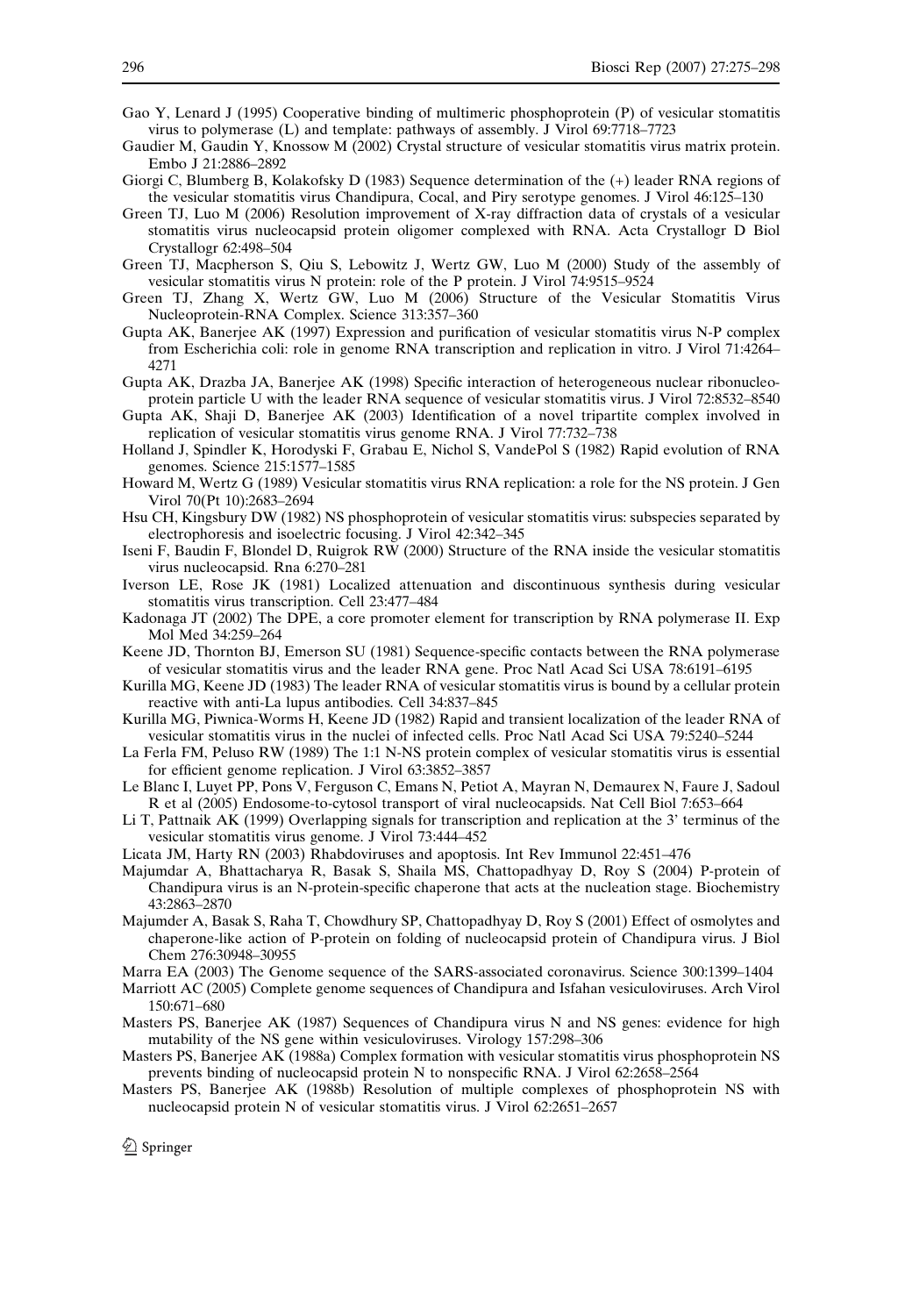- <span id="page-22-0"></span>Masters PS, Bhella RS, Butcher M, Patel B, Ghosh HP, Banerjee AK (1989) Structure and expression of the glycoprotein gene of Chandipura virus. Virology 171:285–290
- McGowan JJ, Emerson SU, Wagner RR (1982) The plus-strand leader RNA of VSV inhibits DNAdependent transcription of adenovirus and SV40 genes in a soluble whole-cell extract. Cell 28:325– 333
- Moyer SA, Smallwood-Kentro S, Haddad A, Prevec L (1991) Assembly and transcription of synthetic vesicular stomatitis virus nucleocapsids. J Virol 65:2170–2178
- Nature Reviews Microbilogy editorial (2006) Cause and effect. Nat Rev Microbiol 4:414
- Neumann G, Whitt MA, Kawaoka Y (2002) A decade after the generation of a negative-sense RNA virus from cloned cDNA - what have we learned? J Gen Virol 83:2635–2662
- Nichol ST, Holland JJ (1987) Genome RNA terminus conservation and diversity among vesiculoviruses. J Virol 61:200–205
- Ogden JR, Pal R, Wagner RR (1986) Mapping regions of the matrix protein of vesicular stomatitis virus which bind to ribonucleocapsids, liposomes, and monoclonal antibodies. J Virol 58:860–868
- Oppenheim AB, Kobiler O, Stavans J, Court DL, Adhya S (2005) Switches in bacteriophage lambda development. Annu Rev Genet 39:409–429
- Pattnaik AK, Ball LA, LeGrone A, Wertz GW (1995) The termini of VSV DI particle RNAs are sufficient to signal RNA encapsidation, replication, and budding to generate infectious particles. Virology 206:760–764
- Pattnaik AK, Hwang L, Li T, Englund N, Mathur M, Das T, Banerjee AK (1997) Phosphorylation within the amino-terminal acidic domain I of the phosphoprotein of vesicular stomatitis virus is required for transcription but not for replication. J Virol 71:8167–8175
- Patton JT, Davis NL, Wertz GW (1983) Cell-free synthesis and assembly of vesicular stomatitis virus nucleocapsids. J Virol 45:155–164
- Patton JT, Davis NL, Wertz GW (1984) N protein alone satisfies the requirement for protein synthesis during RNA replication of vesicular stomatitis virus. J Virol 49:303–309
- Peluso RW (1988) Kinetic, quantitative, and functional analysis of multiple forms of the vesicular stomatitis virus nucleocapsid protein in infected cells. J Virol 62:2799–2807
- Petersen JM, Her LS, Dahlberg JE (2001) Multiple vesiculoviral matrix proteins inhibit both nuclear export and import. Proc Natl Acad Sci USA 98:8590–8595
- Poch O, Sauvaget I, Delarue M, Tordo N (1989) Identification of four conserved motifs among the RNAdependent polymerase encoding elements. Embo J 8:3867–3874
- Potharaju NR, Potharaju AK (2006) Is Chandipura virus an emerging human pathogen? Arch Dis Child 91:279–280
- Raha T, Chattopadhyay D, Roy S (1999) A phosphorylation-induced major structural change in the Nterminal domain of the P protein of Chandipura virus. Biochemistry 38:2110–2116
- Raha T, Kaushik R, Shaila MS (2004a) Phosphoprotein P of Rinderpest virus binds to plus sense leader RNA: regulation by phosphorylation. Virus Res 104:191–200
- Raha T, Pudi R, Das S, Shaila MS (2004b) Leader RNA of Rinderpest virus binds specifically with cellular La protein: a possible role in virus replication. Virus Res 104:101–109
- Raha T, Samal E, Majumdar A, Basak S, Chattopadhyay D, Chattopadhyay DJ (2000) N-terminal region of P protein of Chandipura virus is responsible for phosphorylation-mediated homodimerization. Protein Eng 13:437–444
- Rao BL, Basu A, Wairagkar NS, Gore MM, Arankalle VA, Thakare JP, Jadi RS, Rao KA, Mishra AC (2004) A large outbreak of acute encephalitis with high fatality rate in children in Andhra Pradesh, India, in 2003, associated with Chandipura virus. Lancet 364:869–874
- Rees WA, Weitzel SE, Yager TD, Das A, von Hippel PH (1996) Bacteriophage lambda N protein alone can induce transcription antitermination in vitro. Proc Natl Acad Sci USA 93:342–346
- Roche S, Bressanelli S, Rey FA, Gaudin Y (2006) Crystal structure of the low-pH form of the vesicular stomatitis virus glycoprotein G. Science 313:187–191
- Rodrigues JJ, Singh PB, Dave DS, Prasan R, Ayachit V, Shaikh BH, Pavri KM (1983) Isolation of Chandipura virus from the blood in acute encephalopathy syndrome. Indian J Med Res 77:303–307
- Rose JK, Gallione CJ (1981) Nucleotide sequences of the mRNA's encoding the vesicular stomatitis virus G and M proteins determined from cDNA clones containing the complete coding regions. J Virol 39:519–528
- Roy S, Garges S, Adhya S (1998) Activation and repression of transcription by differential contact: two sides of a coin. J Biol Chem 273:14059–14062
- Schubert M, Keene JD, Lazzarini RA (1979) A specific internal RNA polymerase recognition site of VSV RNA is involved in the generation of DI particles. Cell 18:749–757